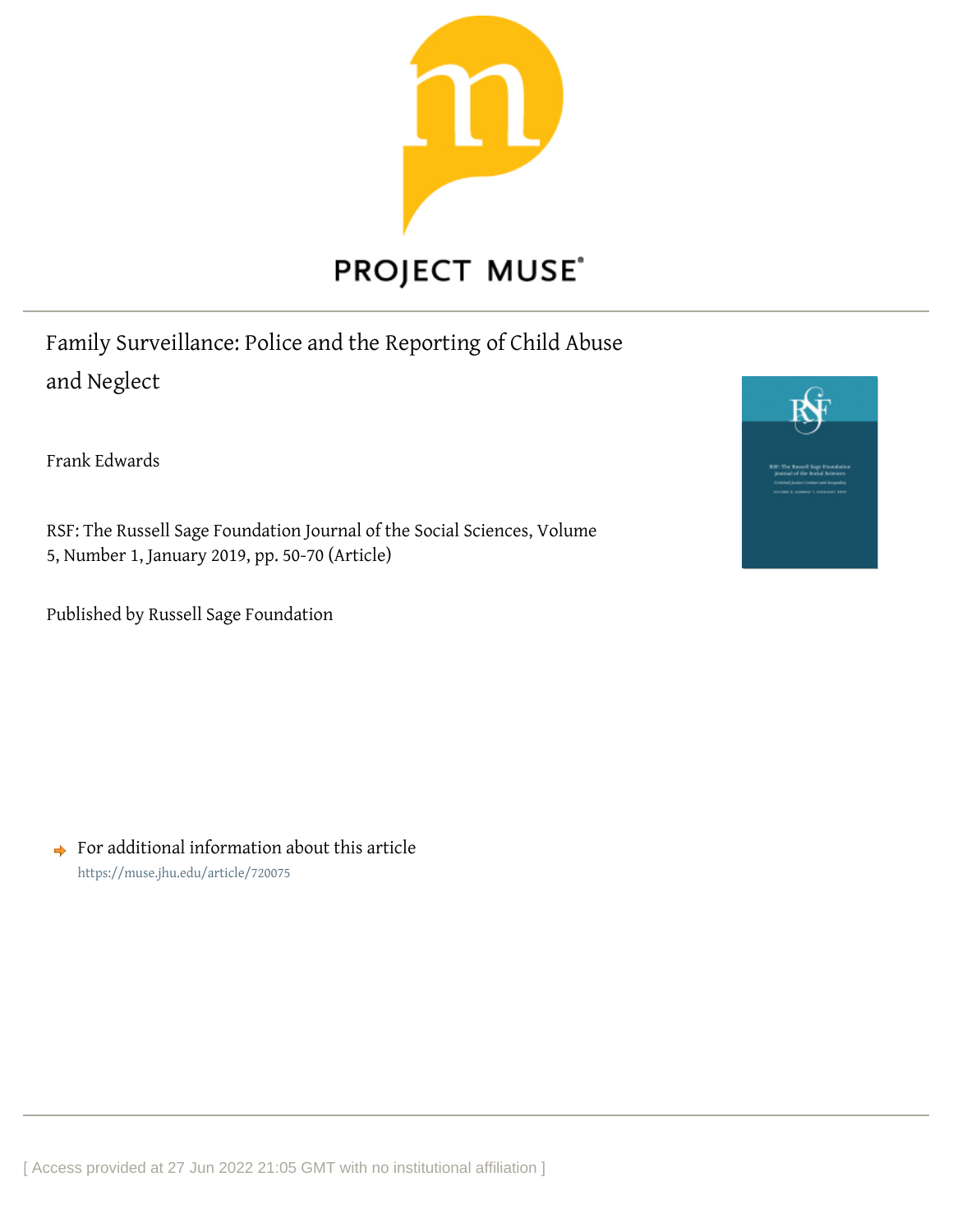

# **Family Surveillance: Police and the Reporting of Child Abuse and Neglect**

Frank Edwards

*Police are responsible for producing about one-fifth of all reports of child abuse and neglect investigated by local child welfare agencies, and low-level interactions with police often result in the initiation of a child welfare investigation. Because police contact is not randomly or equitably distributed across populations, policing has likely spillover consequences on racial inequities in child welfare outcomes. This study shows that police file more reports of child abuse and neglect in counties with high arrest rates, and that policing helps explain high rates of maltreatment investigations of American Indian–Alaska Native children and families. The spatial and social distribution of policing affects which children and families experience unnecessary child protection interventions and which children who are victims of maltreatment go unnoticed.*

**Keywords:** child protection, surveillance, policing, family, child abuse, neglect

Police routinely interact with families and children and have exceptionally intimate access to the interactions of parents and children. Unlike doctors, educators, or social service providers, police can gain access to observe the daily lives of children and families at home with or without the consent of a subject family. Whereas other street-level bureaucrats use passive surveillance of children and families, police can engage in an active and coercive manner to monitor and regulate family life (Lipsky 1980). State and federal policymakers have long recognized the capacity of the police to engage in intensive family surveillance. In all U.S. states, police are required to report suspected child

abuse and neglect to local child protection agencies. They do so quite frequently. In 2015, police originated about four hundred thousand reports to child welfare agencies alleging abuse or neglect, nearly one-fifth of the national total (Children's Bureau 2017).

This study describes the interactions between police and child welfare agencies and explores whether exposure to policing helps explain how and why certain children enter the child welfare system. After describing the kinds of cases police report to child welfare agencies and the distribution of police reporting of child abuse and neglect across U.S. counties, it constructs a series of regression models to evaluate

**Frank Edwards** is a postdoctoral associate at the Bronfenbrenner Center for Translational Research at Cornell University and incoming assistant professor of criminal justice at Rutgers University–Newark.

© 2019 Russell Sage Foundation. Edwards, Frank. 2019. "Family Surveillance: Police and the Reporting of Child Abuse and Neglect." *RSF: The Russell Sage Foundation Journal of the Social Sciences* 5(1): 50–70. DOI: 10.7758/ RSF.2019.5.1.03. Direct correspondence to: Frank Edwards at [fedwards@cornell.edu,](mailto:fedwards%40cornell.edu?subject=) Martha Van Rensselaer Hall, Room 1302D, Cornell University, Ithaca, NY 14850.

Open Access Policy: *RSF: The Russell Sage Foundation Journal of the Social Sciences* is an open access journal. This article is published under a Creative Commons Attribution-NonCommercial-NoDerivs 3.0 Unported License.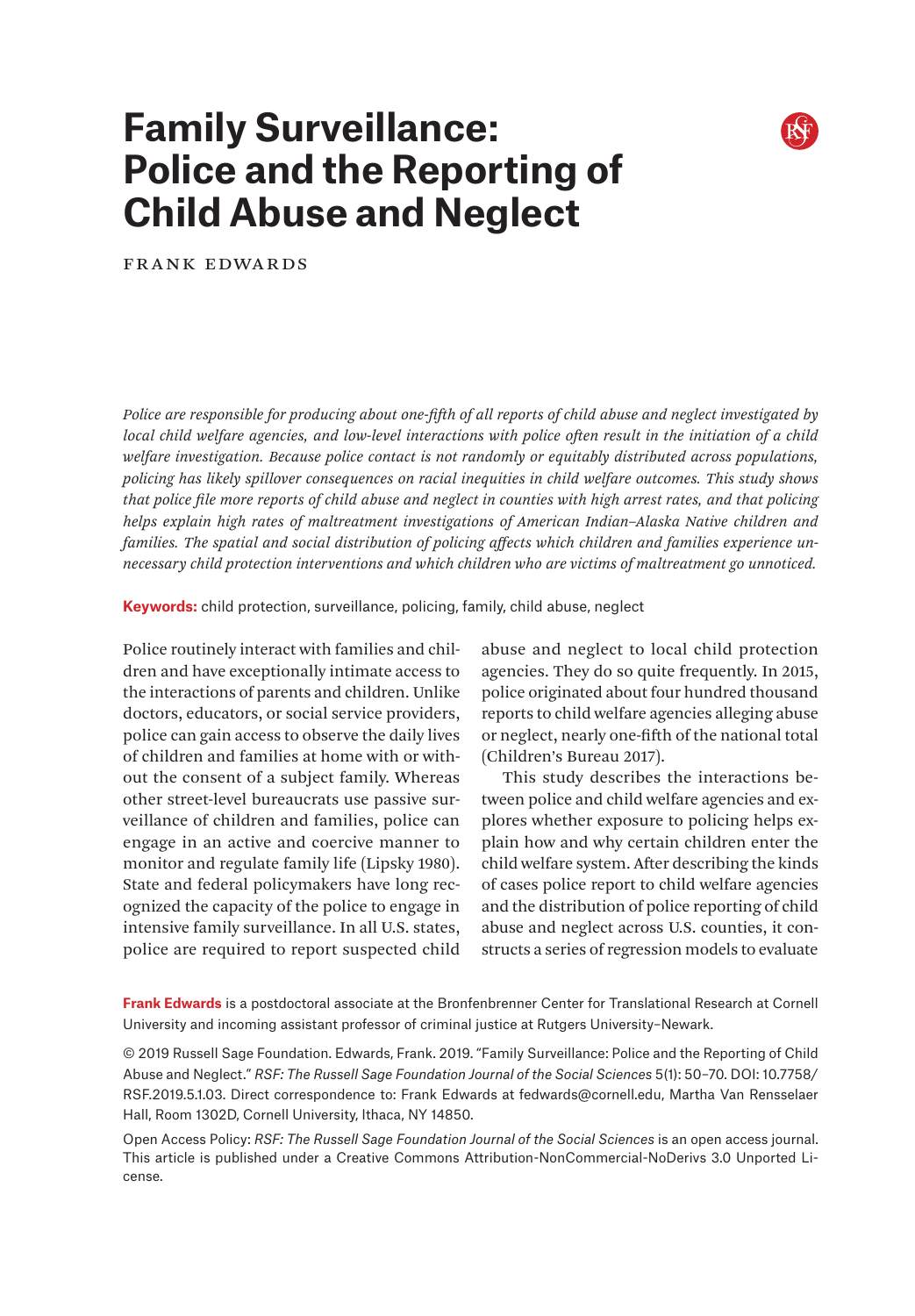whether variation in police activities is predictive of the intensity of maltreatment reporting. It then evaluates whether racial inequalities in exposure to policing contribute to racial inequalities in contact with the child welfare system (Roberts 2002; Wulczyn et al. 2013). These analyses use restricted data from the National Child Abuse and Neglect Data System (NCANDS), and provide the first systematic analysis of police involvement in the child welfare system across nearly all U.S. counties.1

Contact with the criminal justice system has a host of consequences for families (Comfort 2008; Braman 2007; Wildeman and Muller 2012; Roberts 2012; Wildeman and Wang 2017). The incarceration of a family member strains the emotional and material resources of children's caregivers in ways that can have complex and disruptive effects on families (Wakefield and Wildeman 2014; Wildeman 2014; Turney 2014; Foster and Hagan 2015). The arrest or incarceration of a parent or caregiver may present both an immediate and a long-term crisis for the care of children, demanding that either kin, fictive kin, or the state step in to provide care for children (Andersen and Wildeman 2014; Berger et al. 2016; Comfort 2008, 2016; Roberts 2012). We know that parental incarceration has detrimental impacts on children and families. What this study illustrates is that even low-level contact with the criminal justice system exposes children and families to the risk of serious disruption through the deep interconnection of policing and child protection.

Policing likely provides a partial explanation for racial inequalities in child welfare system outcomes (Roberts 2002; Kim et al. 2016; Wildeman et al. 2014). As a key component of American family surveillance systems, local police agencies play a role in shaping the composition of the population of children and families singled out for maltreatment investigations. Agency and officer decisions about where to patrol, what to enforce, who is suspicious, and

whether to make an arrest all play a role in determining which families are subject to surveillance and which are not.

# The Intersections of Criminal Justice and Child Protection

Contact with the child welfare system is incredibly common. About 37 percent of children in the United States will experience a child welfare maltreatment investigation during their childhood (Kim et al. 2016). About 12 percent will experience a confirmed case of child maltreatment before they turn eighteen (Wildeman et al. 2014). The likelihood of interacting with child welfare systems is dramatically higher for children of color. About half of all African American children will experience a child welfare investigation before their eighteenth birthday (Kim et al. 2016). In 2015, about four million children were reported to local child welfare agencies, of whom more than three million were screened in and received some form of agency response. About 5 percent of the U.S. child population was the subject of a report to child welfare agencies at some point in 2015 (Children's Bureau 2017). The prevalence of arrest follows a strikingly similar distribution: about 30 percent of Americans but 49 percent of young black men will experience an arrest by age twenty-three (Brame et al. 2012, 2014). The FBI Uniform Crime Reports show a national arrest rate in 2015 of about forty-five arrests per thousand adults, an incidence rate quite similar to the per capita rate of child abuse and neglect reporting (author's calculation).

Criminal justice and child welfare systems are likely to be most active in similar communities and neighborhoods, and overlapping contact with criminal justice and child welfare systems within families is common (Berger et al. 2016; Roberts 2012). Using administrative data in Wisconsin, Lawrence Berger and his colleagues find that 28 percent of children in-

1. The data used in this article were made available by the National Data Archive on Child Abuse and Neglect at Cornell University in Ithaca, New York. The data from the Substantiation of Child Abuse and Neglect Reports Project were originally collected by John Doris and John Eckenrode. Funding support for preparing the data for public distribution was provided by a contract (90-CA-1370) between the National Center on Child Abuse and Neglect and Cornell University. Neither the collector of the original data, funding agency, nor the National Data Archive on Child Abuse and Neglect bears any responsibility for the analyses or interpretations presented here.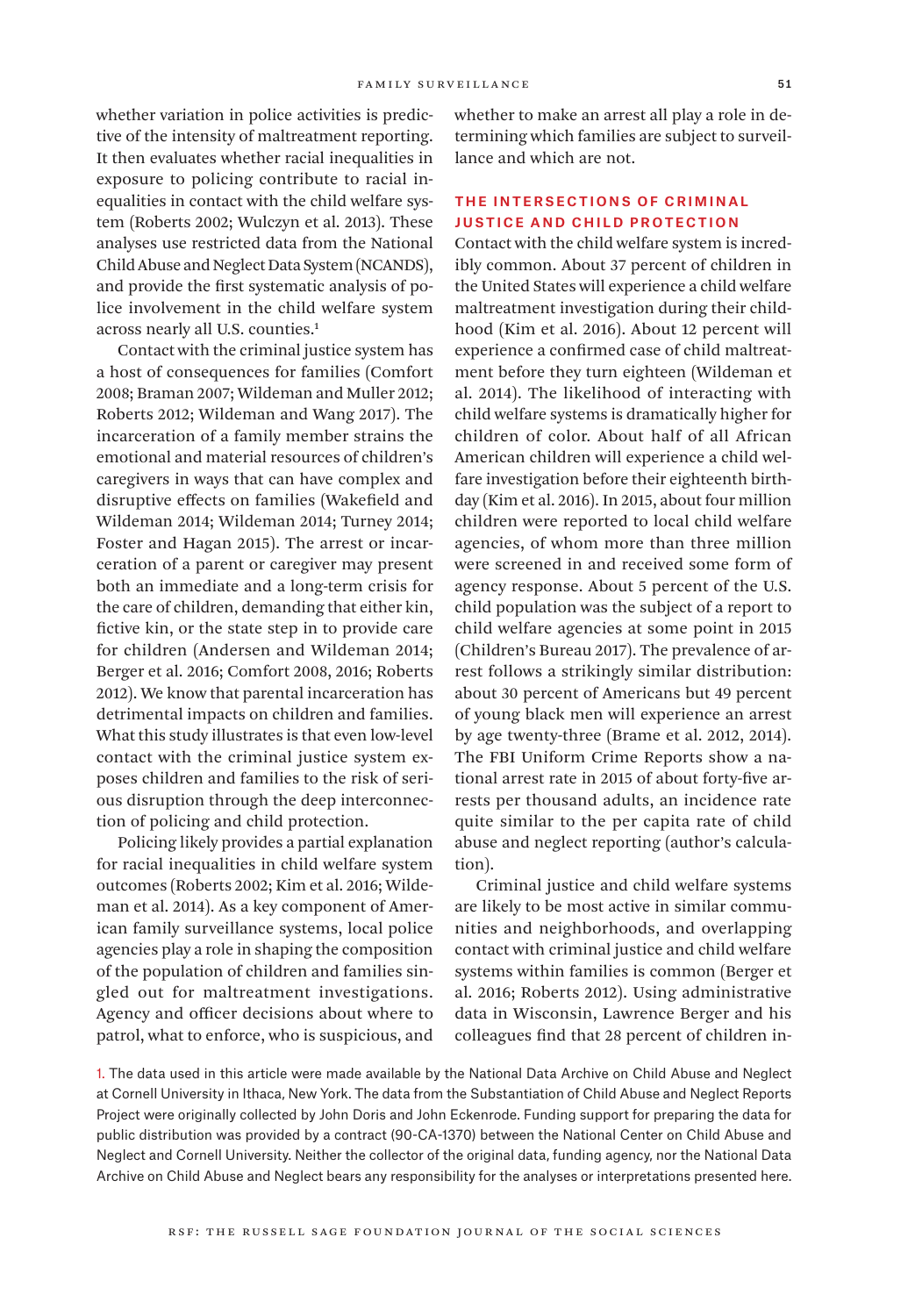volved in the child welfare system between 2004 and 2012 in Milwaukee County had a parent in jail or prison within a year of their contact with the child welfare system (2016). They further find that 18 percent of incarcerated eighteen- to twenty-one-year-olds in Wisconsin were involved with child welfare agencies as adolescents. Ethnographic work suggests that the communities in which child protection and police departments are most aggressive and most active often overlap (Fernandez-Kelly 2015; Roberts 2008).

Police agencies have deep institutional ties to child protection agencies. Child welfare agencies routinely conduct joint investigations with police, many police departments have created special units directed at child abuse and neglect, and police themselves handle noncriminal maltreatment investigations in some jurisdictions (Cross et al. 2015; Cross, Finkelhor, and Ormrod 2005). Regardless of jurisdiction, however, police play a fundamental role in child protection: they conduct front-line surveillance of children for signs of abuse and neglect; they produce information about the fitness of an adult to parent through the application of criminal stigma; and they create both short- and long-term crises of care when they incapacitate caregivers.

Police suspicion is likely to affect bureaucratic appraisals of the incidence of abuse or neglect within a family through the application of criminal stigma. Criminal records and arrests convey a powerful social signal to street-level bureaucrats and other community members. Places with more aggressive police forces mark larger proportions of their population with racialized and gendered criminal stigmas connoting irresponsibility and dangerousness (on racialized stigmas, Asad and Clair 2017; Harris, Evans, and Beckett 2011; on gendered stigmas, Rios 2011; Haney 2010). These stigmas likely affect child welfare system decision-making about the fitness of parents (Vesneski 2012).

Police are not dispassionate or objective instruments of social measurement. The social (and spatial) organization of policing is informed by and reproduces entrenched racialized and gendered inequalities (Beckett, Nyrop, and Pfingst 2006; Haney 2010; Gilmore 2007; Epp, Maynard-Moody, and Haider-Markel 2014; Lerman and Weaver 2014; Soss and Weaver 2017; Roberts 2012). The distribution of policing is not socially uniform (Carmichael and Kent 2014; Capers 2009; Perry 2009b). Further, criminal-legal decision-making is systematically related to race, class, and gender (Harris 2016; Murakawa and Beckett 2010; Haney 2000; Steen, Engen, and Gainey 2005; Rios 2011). These persistent and widespread inequalities in exposure to policing may be responsible for exacerbating racial inequalities in family exposure to the child welfare system.

# Child Protection Systems, Family Surveillance, and Family Regulation

Child protection systems are responsible for the investigation of alleged child abuse and neglect and are empowered to separate children from their families. Like the police, they are charged with the identification and regulation of unlawful and deviant behavior. However, unlike the police, child welfare agencies are tasked with an explicitly therapeutic and rehabilitative mission. Agencies often help children and families access housing, medical, counseling, and other benefits and services, and children in state custody become automatically eligible for a wide range of state and federal benefits. However, participation in these services is often unwanted and involuntary, because agencies may require compliance with case plans as a condition to allow children to remain or return. American child protection agencies operate in a distinctly coercive and paternalistic manner (Edwards 2016; Gilbert 2012). They require families to pursue what the state determines to be the best interests of children. Child welfare systems ensure that parents comply with agency and court mandates through the implicit or explicit threat of family separation.

However, child welfare agencies lack the direct surveillance capacities required to detect child abuse and neglect in communities. They depend on schools, police, medical professionals, social service agencies, and the community at large to act as their eyes and ears (Wells et al. 2014; Aleissa et al. 2009). This diffuse surveillance system is formalized by mandated reporting laws. In all states, professionals who rou-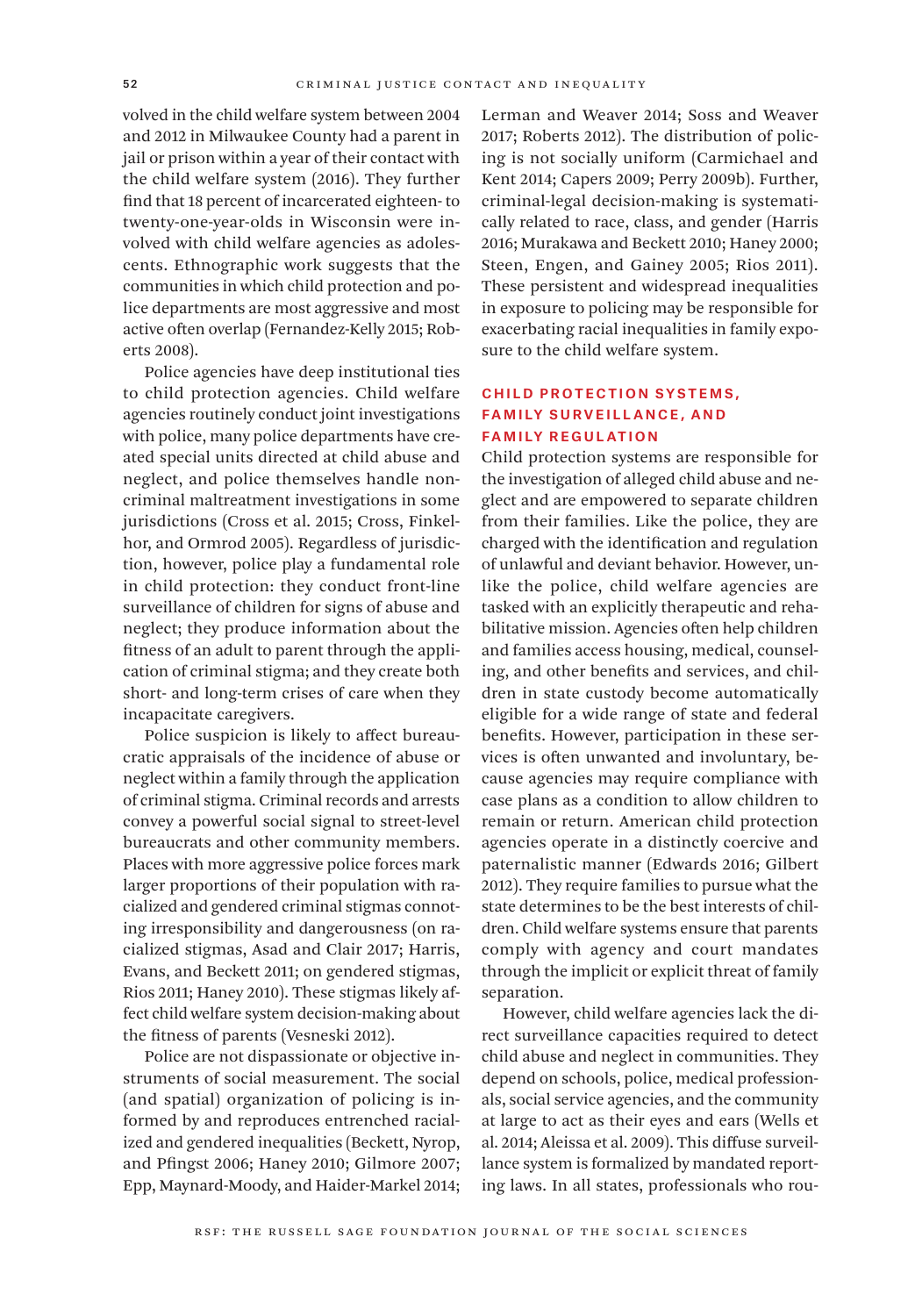tinely interact with families and children are required by law to report suspected child abuse or neglect, and a growing number of states have passed universal mandated reporting laws, which extend this obligation to a state's entire adult population (Krase and DeLong-Hamilton 2015; Drake and Jonson-Reid 2015; Raz 2017). This dependency on external agencies to originate reports of abuse and neglect is a likely source of variation in the flow of cases into the child welfare system. This institutional feature—a multi-organizational system of maltreatment surveillance—also creates conditions under which inequalities generated from one set of state actors can cause inequalities in proximate policy areas.

Surveillance is a process that requires a series of interactions and decisions. Prior to the generation of an agency investigation, a child or family must have contact with some professional or community member capable of monitoring the family. That observer must then use cultural scripts and institutional routines to classify a family interaction as normal or deviant. Following this classification, the observer may choose to submit a formal report to the relevant agency, and that agency must decide whether to respond to the allegation. Under this model, exposure to potential reporters, classification and reporting routines, local law, and agency rules for responding to cases all play a role in determining which children and families come under investigation. In this analysis, I direct attention to the first stage of this process by evaluating whether the rate of contact between police and community members is systematically related to the rate at which police report suspected child abuse and neglect.

## DATA AND MEASURES

Outcomes for this study are constructed from the National Child Abuse and Neglect Data System, the federal data system responsible for tracking child maltreatment investigations and responses. NCANDS records case-level information on all investigated reports of child maltreatment annually with data reported from state and local child welfare agencies to the federal government. It is the most comprehensive source for national information on suspected child abuse and neglect, and contains several million records annually.

## Child Maltreatment Surveillance

I construct counts of investigated maltreatment reports initiated by police at the countyyear level. NCANDS does not capture reports of child abuse and neglect that are screened out as not requiring an investigation by child welfare agencies. Processes for classifying reports of alleged child abuse and neglect as worthy of investigation or response vary by jurisdiction, but are not quantifiable with current federal data. Because NCANDS does not record reports that are screened out and receive no agency response, the rates of police reporting of maltreatment presented here are conservative estimates.

Although comprehensive, the quality of NCANDS data varies by jurisdiction. Some counties have high levels of missing data on focal variables for this study likely related to agency data collection practices. All countyyears in which more than 10 percent of reports are missing data on the original source of the investigated maltreatment report are treated as missing, as are those in which more than 10 percent of reports are missing data on the race of the investigated child. This procedure results in treating about 8 percent of county-year counts of police-initiated maltreatment reports as missing. Multiple imputation models address this and other sources of missing data and measurement error.<sup>2</sup> Because they are subject to unstable rate measures, all observations for county-years in which the population of children in the county by race is less than ten are excluded from the regression models.

Restricted versions of the NCANDS data allow for much higher coverage of U.S. counties and the U.S. child population than was possible with alternative versions of the data. Data are included on maltreatment reporting in 3,064 of the 3,142 U.S. counties or county-equivalent

2. These procedures do not affect the substantive conclusions presented. Parameter estimates are generally of the same direction, significance, and magnitude in models with imputed data and models that exclude these missing cases.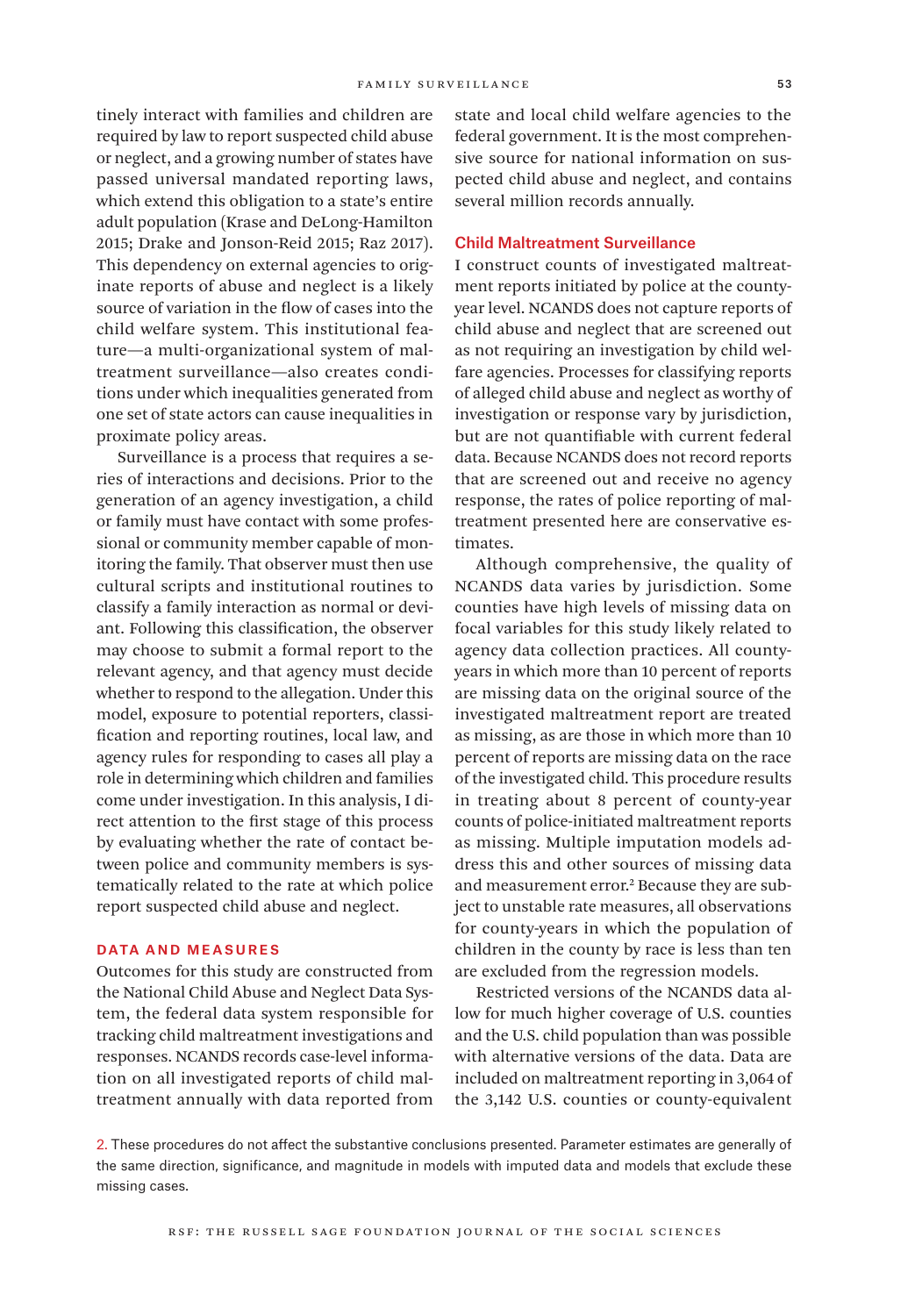units. By contrast, previous work using these data has been able to include geographic information on about only six hundred counties. In 2015, this sample includes data from counties representing 99 percent of the U.S. Asian–Pacific Islander child population, 96 percent of the American Indian–Alaska Native child population, and more than 99 percent of the African American, Latino, white, and total U.S child population. Descriptive statistics on policeinitiated maltreatment reports with Latino/a child subjects are presented, but the role of Latino/a ethnicity is not evaluated in regression models that include criminal justice data because federal criminal justice data systems systematically underreport Latino/a arrests (Nellis 2016).

#### Crime, Policing, and Arrests

Focal predictors are constructed from the Uniform Crime Reports (UCR) arrests by age, sex, and race annual data for 2009 through 2015 (Federal Bureau of Investigation 2014a). The UCR, collected by the FBI and maintained by the National Archive of Criminal Justice Data, provides the only national time series data on law enforcement activity available at the jurisdiction level and covering the period of interest for this study. This series provides data on arrests by race at the police agency level aggregated to the county level. I also include information on the number of officers employed by police agencies at the county-year level from the UCR Police Employee Data (Federal Bureau of Investigation 2014b).

Using four offense categories, I create countyyear sums for all arrests, and for arrests by race. Violent offenses include murder, manslaughter, rape, robbery, and aggravated assault, following the FBI's classification of violent offenses in the UCR index crime classification system. I also rely on the UCR's classification of drug offenses, a set that includes either possession or sale of opiates, marijuana, synthetic narcotics, and other dangerous non-narcotic drugs.

Quality-of-life policing captures a more diffuse set of offenses that are generally low level and subject to high officer and agency discretion in enforcement. These include vandalism, liquor laws, drunkenness, disorderly conduct, vagrancy, general suspicion, curfew and loitering, and various gambling offenses.

Reporting to the UCR is voluntary. Some police agencies faithfully report data annually, some do so intermittently, some never do, and some submit reports subject to clear error (these limitations are described in more detail in the discussion). For agencies with intermittent reporting, I replace all unreported years with linear interpolations constructed from the 2002 through 2015 data.3 I treat counties as missing that include agencies with known or likely reporting error, including all counties with more than one thousand adults that report no arrests.4 I construct imputation models to address both these explicit and identified implicit missing cases (Honaker, King, and Blackwell 2011; Honaker and King 2010).

## Demographic Data and Measures

Of course, rates of reported child abuse and neglect are sensitive to actual rates of child abuse and neglect. No direct measures of the incidence of child abuse and neglect are available, and few measures of child well-being, child injury, and family stability are available for all U.S. counties by race in reliable time series. Child poverty is widely regarded by child maltreatment researchers as among the best predictors of abuse and neglect (Sedlak et al. 2010). Although the measure has many known flaws, it provides a crude indicator of child and family well-being available for all U.S. counties annually by race (Brady 2009). I include measures of child poverty per capita by race between 2009 and 2015 using the American Community Survey (ACS) five-year data (Ruggles et al. 2010). Because many U.S. counties have very small populations, ACS five-year estimates are far more reliable than three-year or single-year

3. I classify arrest reports as missing if an agency reported more than fifty arrests in any included reporting year (by race) and reported zero arrests in an included reporting year. I use all observed years to produce a linear interpolation for these missing values.

4. The New York Police Department's submissions to the UCR are known to be unreliable, and I identify several other agency-years that are extreme outliers and are likely errors in reporting.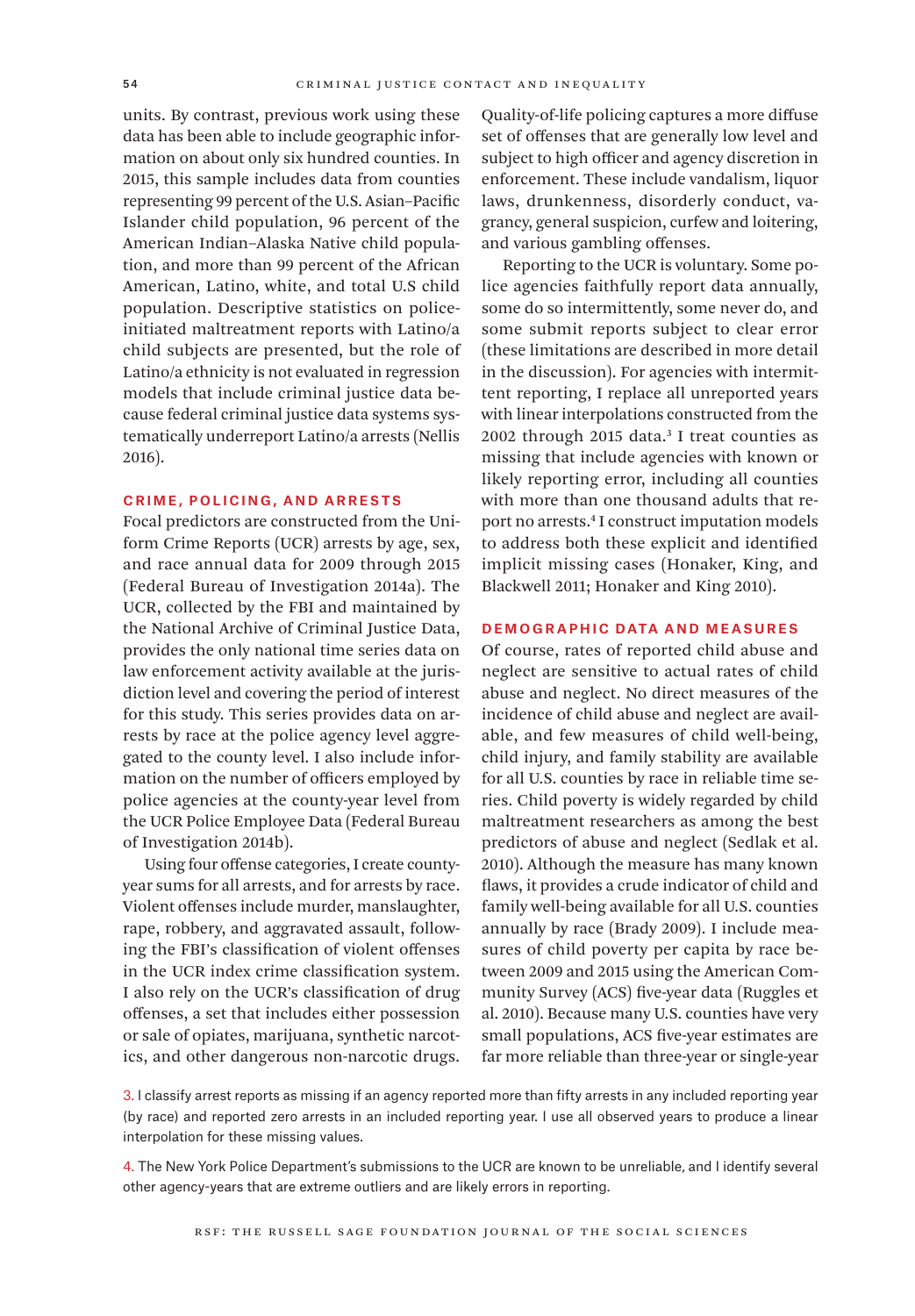estimates. Five-year estimates are available only beginning in 2009, however, so I limit the regression models to the years 2009 through 2015.

I also include urban-rural classifications from the National Center for Health Statistics to control for potential differences in policing and child welfare system operations across metropolitan types. The Centers for Disease Control and Prevention produce annual population estimates for counties by race, sex, and age through the Surveillance, Epidemiology, and End Results Program, providing a reliable time series of adult and child populations by race for all counties and years available in the NCANDS data.

## Analytic Strategy

I first describe the kinds of cases police report to child protection agencies, the kinds of children and families police report, and the outcomes of police-reported maltreatment cases. I also evaluate national temporal trends in police-reported child maltreatment. I compare patterns of police-originated maltreatment reports to all maltreatment reports to explore whether police are more likely than other kinds of reporters to capture particular kinds of maltreatment, to report children of color, or to generate substantiated cases of child abuse and neglect.5

Next, I evaluate whether the activities of local police agencies are systematically related to police-originated child maltreatment reporting. I construct a series of multilevel regression models that evaluate the relationships between rates of arrest by offense and race and the volume of police-originated maltreatment reports by race at the county-year level. These models include child poverty rates, measures of county racial composition, urban-rural classification codes, police staffing levels, county-level random intercepts, and a national linear trend. Arrest, poverty, and composition measures interact with race, allowing for varying linear relationships between police reporting of maltreatment and regression predictors for all children, African American children, Asian–Pacific Islander children, American Indian–Alaska Native children, and white children. The outcomes for all regression models are counts of investigated reports of child abuse or neglect initially filed by police offset by the size of the focal child population.

Different kinds of enforcement may be more likely to result in police interaction with families and are subject to varying degrees of agency discretion. Police responses to violent and property offenses are largely reactive, in response to public calls or complaints. By contrast, police departments have more flexibility in deciding whether, where, and how to enforce drug laws (Beckett, Nyrop, and Pfingst 2006). They also have considerable flexibility in deciding whether to aggressively police low-level violations, in strategies frequently described as broken windows or quality-of-life policing (Fagan and Davies 2000; Gelman, Fagan, and Kiss 2007). We are more likely to capture discretion in law enforcement by comparing rates of drug and quality-of-life arrests across jurisdictions. I therefore separately model the relationships between police-initiated child protection reports and all arrests, for arrests for violent offense arrests, for drug offenses, and for qualityof-life offenses.

Because both policing and child protection are deeply racialized and gendered legal and administrative practices, heterogeneity may be substantial in the relationships between policing and family surveillance for families of color relative to white families (Roberts 2012; Rios 2011; Soss and Weaver 2017). Ideas about parental fitness are deeply intertwined with race, class, and family structure in ways that may affect the likelihood of a maltreatment report (Roberts 1997, 2012; Masters, Lindhorst, and Meyers 2014). Police may assess families of color as more dangerous to children's wellbeing than similar white families and may be more likely to have routine contact with families of color than with white families. Racial heterogeneity in risk of maltreatment surveillance and reporting would produce varying relationships between policing and reporting even after accounting for racial inequalities in rates of police contact. To account for these

5. Regression models that restrict the analysis to only cases in which a child is substantiated as a victim of abuse or neglect (not presented) yield substantively similar conclusions to models including all investigated cases.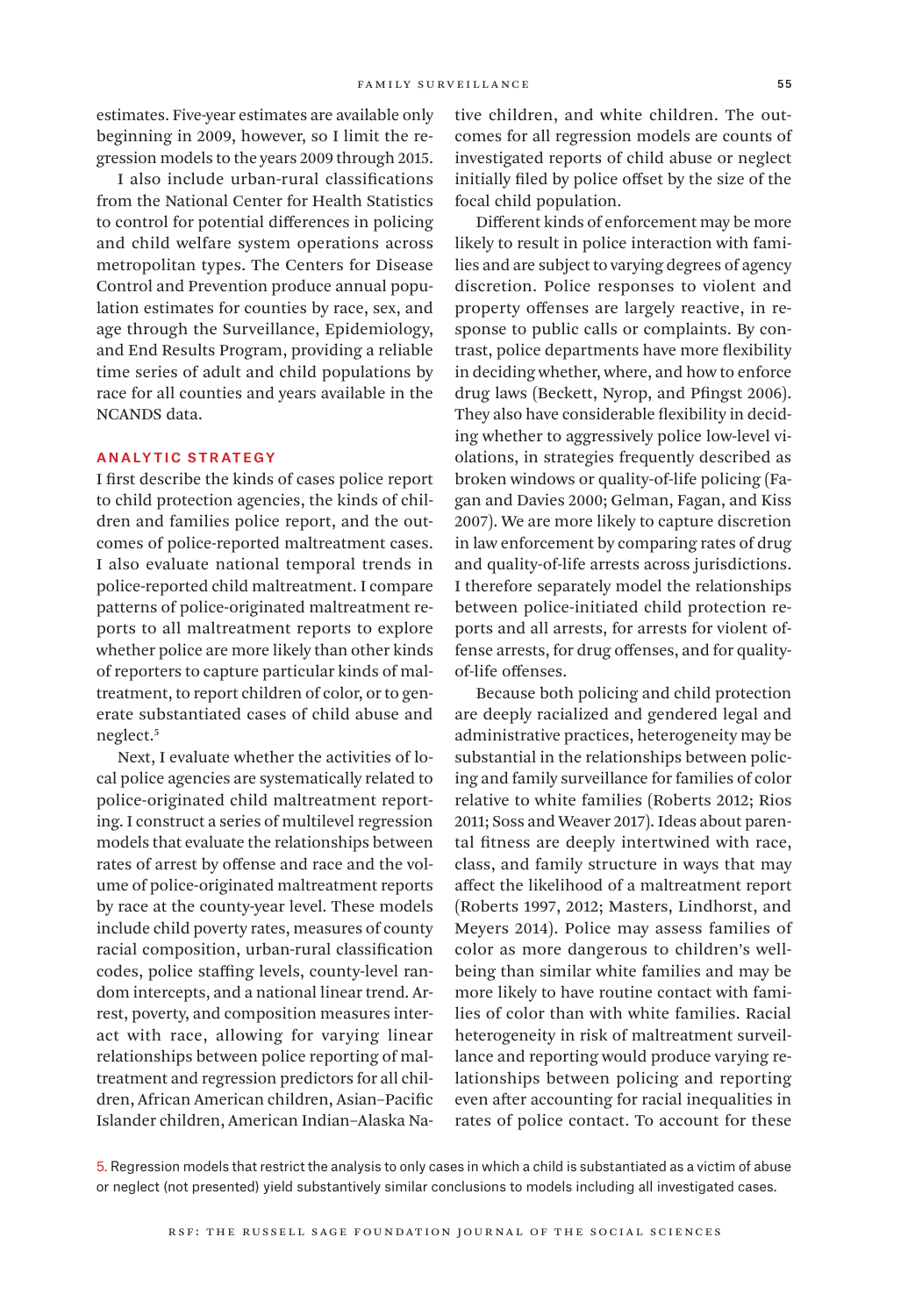varying relationships, I model race-specific relationships for arrests, child poverty, and racial composition.

Fixed-effects approaches to multilevel data have the advantage of purging unmeasured heterogeneity in individual units from models, enabling close evaluation of longitudinal withinunit trends, but they also inhibit cross-unit comparisons and provide little insight into time-stable features or slow-moving processes. I pursue a random-effects approach that estimates parameters for both average values of county-level covariates and for annual meandifference values for county-year level covariates (Bell and Jones 2015). Evidence for shortterm within-county relationships may provide stronger evidence of a potentially causal relationship; cross-county relationships identify whether variation in policing regimes across places helps explain the high geographic variation in maltreatment reporting.

For county *i*, year *j*, race *k*, child population *m*, and predictors X, I estimate multilevel Poisson models for counts of investigated maltreatment reports Y. These models estimate countylevel intercepts, observation-level intercepts to model overdispersion, and race-specific intercepts and slopes for focal variables. Additionally, they estimate parameters for relationships between police maltreatment reporting and both county-average values (cross-sectional variation) and annual changes (longitudinal variation) for focal measures. I separately estimate models for each offense category. These models take the following general form:

Y Poisson ∼

$$
\log \frac{\lambda_{ijk}}{m_{ijk}} = \gamma_{ijk} + \beta_2 \overline{x}_{ik_1} + \beta_3 (x_{ijk_1} - \overline{x}_{ik_1}) \cdots \beta_{n-1} \overline{x}_{ik_n} + \beta_n (x_{ijk_n} - \overline{x}_{ik_n}) \gamma_{ijk} = \beta_{0k} + \beta_{1k} \cdot j + \zeta_i + \varepsilon_{ijk} \zeta_i \sim N(0, \sigma_{\zeta}^2) \varepsilon_{ijk} \sim N(0, \sigma_{\epsilon}^2).
$$

#### Findings

Police are less likely than others are to file maltreatment reports involving physical abuse (see table 1). In 2015, about 17 percent of all investigated maltreatment reports filed by police involved physical abuse, versus 22 percent of reports from all sources. Given the central role of police in responding to family violence, this is surprising. Police were more likely than other reporters to file reports involving allegations of psychological maltreatment or sexual abuse of children. As with other reporters, neglect is the primary form of suspected maltreatment in most police-filed reports. More than 70 percent of police maltreatment reports involving American Indian–Alaska Native children in 2015 centered on allegations of neglect.

Children are far more likely to be classified as victims of child abuse and neglect following a child welfare agency assessment when they are reported by police than when reports originate from another source. Although 22 percent of all investigations result in a conclusion that a child was a victim of abuse or neglect, 39 percent do when police file the initial report. Substantiation rates for children of all racial and ethnic groups are similar, concentrated at around 40 percent for police-filed reports and 22 percent for reports from all sources (see table 2).

## Rates of Police Reporting

Police filed at least 394,482 reports of child abuse and neglect in 2015, about 19 percent of the more than 2.2 million investigated reports that year (see table 3).<sup>6</sup> Among professionally mandated reporters of child abuse and neglect, teachers and police have nearly identical rates and most frequently report maltreatment to local child welfare agencies (Children's Bureau 2017). About 30.9 reports of child maltreatment per thousand children in 2015 were investigated and about 5.8 were initiated by police.

Racial and ethnic inequalities in the rates at which child abuse and neglect are reported and investigated are substantial (see table 3). In

6. All counts of police reports used for these analyses are conservative. NCANDS records only those cases that receive an agency response, and many reports in NCANDS have an unidentified report source. The counts reported here are lower bounds to the numbers of maltreatment reports originated from police. Descriptive counts and rates presented in text are the original values in the NCANDS data.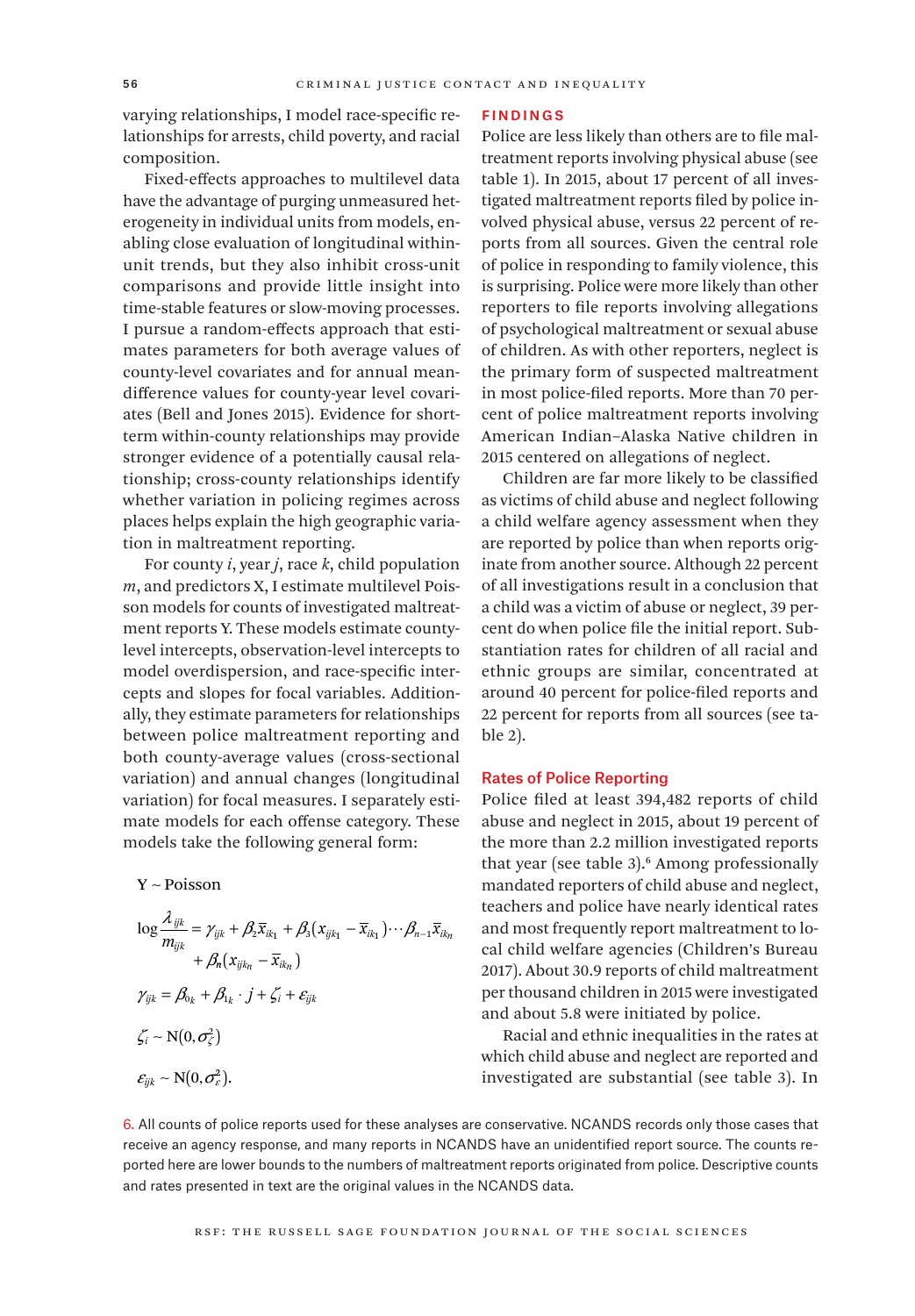| Type                       | Total | African<br>American | American<br>Indian-<br>Alaska<br>Native | Asian $-$<br>Pacific<br>Islander | Latino/a | White |
|----------------------------|-------|---------------------|-----------------------------------------|----------------------------------|----------|-------|
| All reports                |       |                     |                                         |                                  |          |       |
| Neglect                    | 0.56  | 0.52                | 0.67                                    | 0.43                             | 0.52     | 0.55  |
| Physical abuse             | 0.22  | 0.25                | 0.16                                    | 0.28                             | 0.22     | 0.23  |
| Psychological maltreatment | 0.04  | 0.03                | 0.06                                    | 0.09                             | 0.08     | 0.03  |
| Sexual abuse               | 0.06  | 0.06                | 0.04                                    | 0.05                             | 0.07     | 0.08  |
| <b>Police reports</b>      |       |                     |                                         |                                  |          |       |
| Neglect                    | 0.57  | 0.50                | 0.71                                    | 0.52                             | 0.54     | 0.54  |
| Physical abuse             | 0.17  | 0.19                | 0.12                                    | 0.16                             | 0.14     | 0.19  |
| Psychological maltreatment | 0.05  | 0.05                | 0.09                                    | 0.12                             | 0.11     | 0.04  |
| Sexual abuse               | 0.08  | 0.06                | 0.04                                    | 0.07                             | 0.09     | 0.10  |

## **Table 1.** Reports by Type of Alleged Maltreatment in 2015

*Source:* Author's calculations based on NCANDS data (Children's Bureau 2016).

# **Table 2.** Substantiation Rates for All Cases and for Police-Initiated Maltreatment Reports

|                               | All Cases | Police-Reported<br>Cases |
|-------------------------------|-----------|--------------------------|
| Total                         | 0.22      | 0.39                     |
| African American              | 0.23      | 0.38                     |
| American Indian-Alaska Native | 0.24      | 0.42                     |
| Asian-Pacific Islander        | 0.20      | 0.37                     |
| Latino/a                      | 0.22      | 0.39                     |
| White                         | 0.22      | 0.39                     |

*Source:* Author's calculations based on NCANDS data (Children's Bureau 2016).

## **Table 3.** Investigated Child Abuse and Neglect Reports in 2015

|                               | All<br>Reports | Police<br>Reports | Report<br>Rate | Police<br>Report<br>Rate | Proportion<br>of Reports<br>from Police |
|-------------------------------|----------------|-------------------|----------------|--------------------------|-----------------------------------------|
| Total                         | 22,11,869      | 394,482           | 30.85          | 5.79                     | 0.19                                    |
| African American              | 462,913        | 85,096            | 49.24          | 9.73                     | 0.20                                    |
| American Indian-Alaska Native | 21,068         | 4,521             | 18.49          | 4.28                     | 0.23                                    |
| Asian-Pacific Islander        | 20,979         | 3.877             | 6.48           | 1.23                     | 0.19                                    |
| Latino/a                      | 331,018        | 63,912            | 23.65          | 4.68                     | 0.20                                    |
| White                         | 813,124        | 144,305           | 27.10          | 5.10                     | 0.19                                    |

*Source:* Author's calculations based on NCANDS data (Children's Bureau 2016).

*Note:* Counts and rates per thousand children.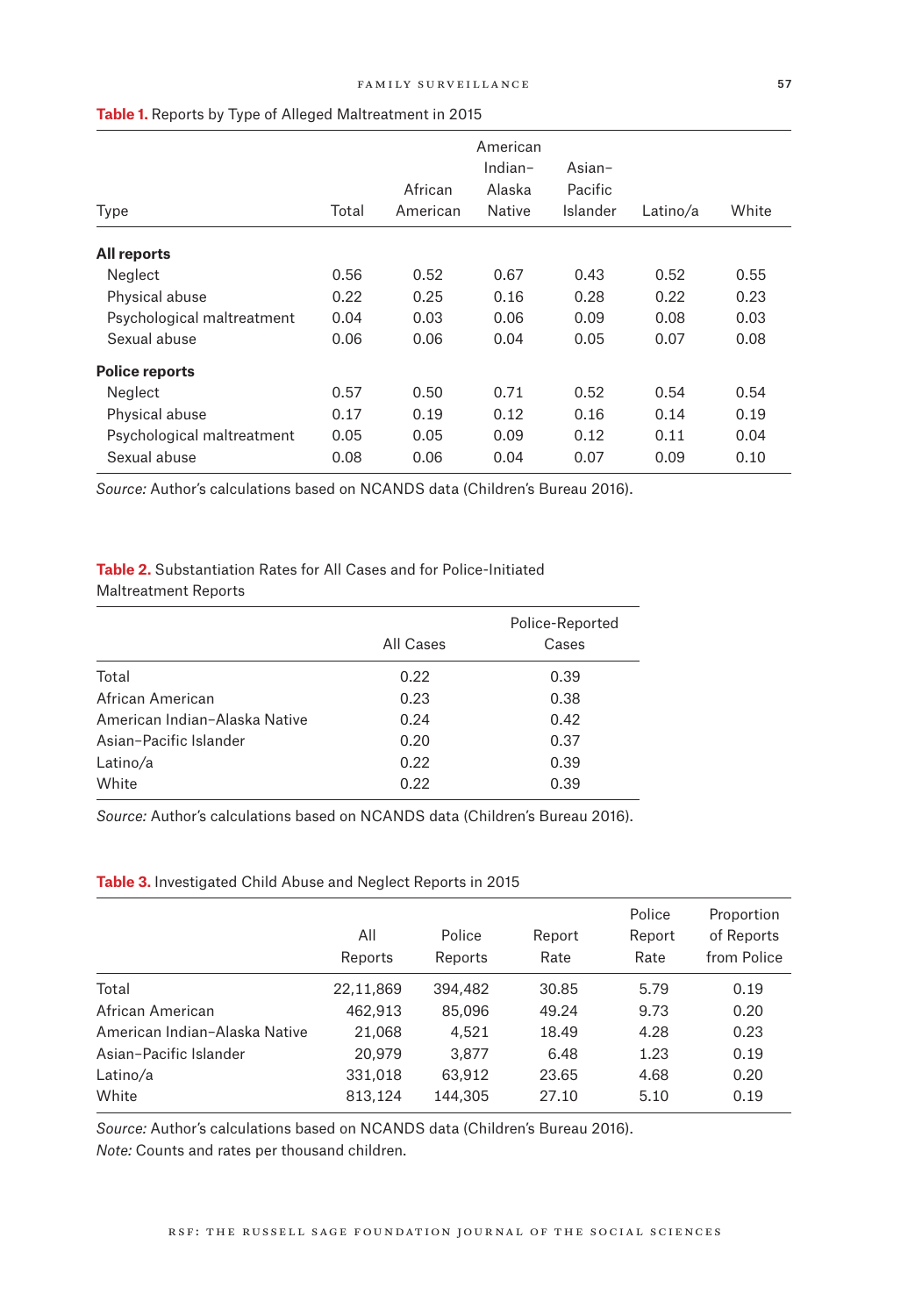2015, about 9.7 police reports of child maltreatment were investigated per thousand African American children, about 4.3 per thousand American Indian–Alaska Native children, about 1.2 per thousand Asian–Pacific Islander children, about 4.7 per thousand Latino/a children, and about 5.1 per thousand white children. Black children were subject to 1.9 times more police-initiated maltreatment investigations than white children; American Indian–Alaska Native, Latino/a, and Asian–Pacific Islander children were all subject to a lower rate of police reporting of maltreatment than their white counterparts. Although the share of maltreatment reports filed by police appears relatively constant by race in 2015, the increase in both the share of maltreatment reports filed by police and the volume of police reporting of maltreatment between 2002 and 2015 for most children has been notable (see figure 1).

The rate of police reporting of maltreatment increased for three groups—African American, Latino/a, and white children—between 2002 and 2015. Black families saw a 60 percent increase, Latino/a families a 23 percent increase, and white families a 39 percent increase. Rates of police reporting on Asian–Pacific Islander and American Indian–Alaska Native families remained relatively stable between 2002 and 2015. The proportion of all investigated maltreatment reports filed by police increased for all groups except Asian–Pacific Islanders between 2002 and 2015. This increase was most pronounced for American Indian–Alaska Native families. Although the rate of police reporting of maltreatment remained relatively stable over the period, police have been responsible for initiating a growing proportion of cases involving native families.

## Spatial and Temporal Heterogeneity

Policing varies dramatically across U.S. counties. Table 4 presents the coefficients of variation by race for between and within-county rates of police reporting of maltreatment and rates of arrest.7 Police reporting varies more between counties than it does within counties for all groups. The rates at which American Indian–Alaska Native and Asian–Pacific Islander families are reported show exceptionally high between-county variation.

Variation between counties in rates of arrest is also extreme. For all arrests, the standard deviation of county-average arrest rates is twice as large as the national average. Variation in arrest rates within counties is much lower than variation between counties. However, withincounty variation in arrests is on the same order of magnitude as within-county variation in police reporting of maltreatment.

As shown in figure 1, national trends in police reporting of maltreatment over time are clear. Asian–Pacific Islander families experience particularly high degrees of fluctuation in reporting rates within counties over time. Although most of the variation in police reporting of maltreatment is between counties, withincounty variation is substantial.

## Regression Results

The results of multilevel regression models of police reporting of maltreatment show that policing is closely tied to the intensity of family surveillance at the county level. I present results for focal regression variables in table 5, a full table of regression parameter estimates in tables A1 and A2, and expected values for marginal changes in focal variables in figure 2. Both between-county average levels of arrest and annual within-county differences in arrests are significantly related to the number of police reports of child abuse and neglect for all categories of offenses and for nearly all racial groups. The expected change in police reporting of maltreatment for a marginal increase in within-county arrests is small, but the expected rate of police abuse and neglect reporting for a county with high county-average arrest rates is substantially greater than the expected rate for a county with national mean arrest levels.

County-average arrest rates are positively and significantly associated with rates of police reporting of maltreatment for all offense categories. The magnitude of this positive relationship is greatest for models including all arrests and smallest for models of quality-of-life arrests. In the model of total arrests, a county with average arrest rates at one standard de-

7. The coefficient of variation is calculated as the ratio of the standard deviation to the mean.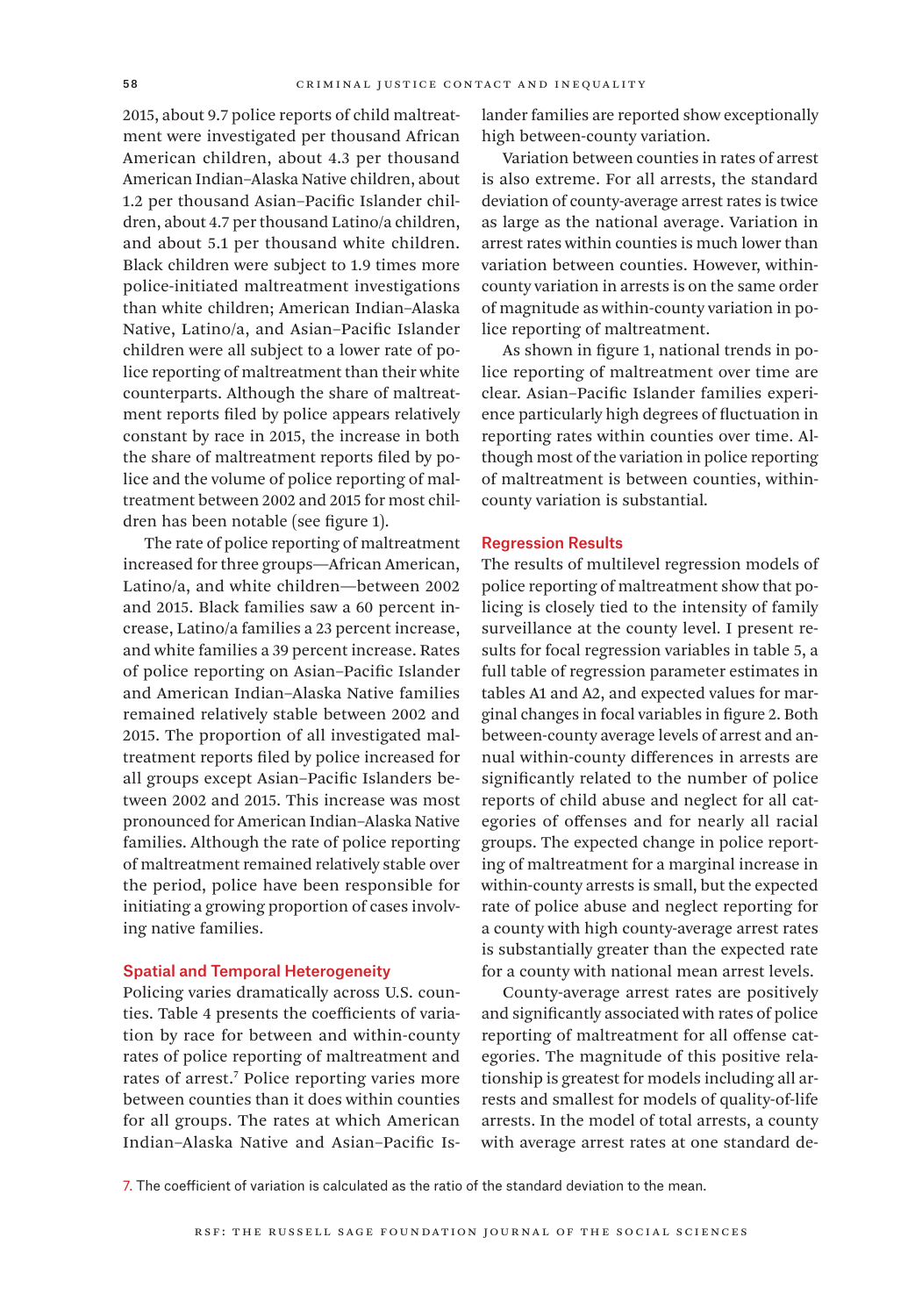

**Figure 1.** Police-Initiated Reporting Rate and Proportion of All Police-Initiated Investigated Reports

*Source:* Author's calculations based on NCANDS data, 2003–2015 (Children's Bureau 2016).

viation above the national mean is expected to have 8 percent more police reports of suspected child abuse or neglect. Within-county changes in arrest rates are significantly and positively associated with police reporting of maltreatment for all offenses, drug offenses, and quality-

of-life offenses, but not for violent offenses. These associations have a relatively small magnitude; a one standard deviation increase in year-to-year total arrest rates is expected to correlate with an increase in police reporting of maltreatment rates of about 2 percent.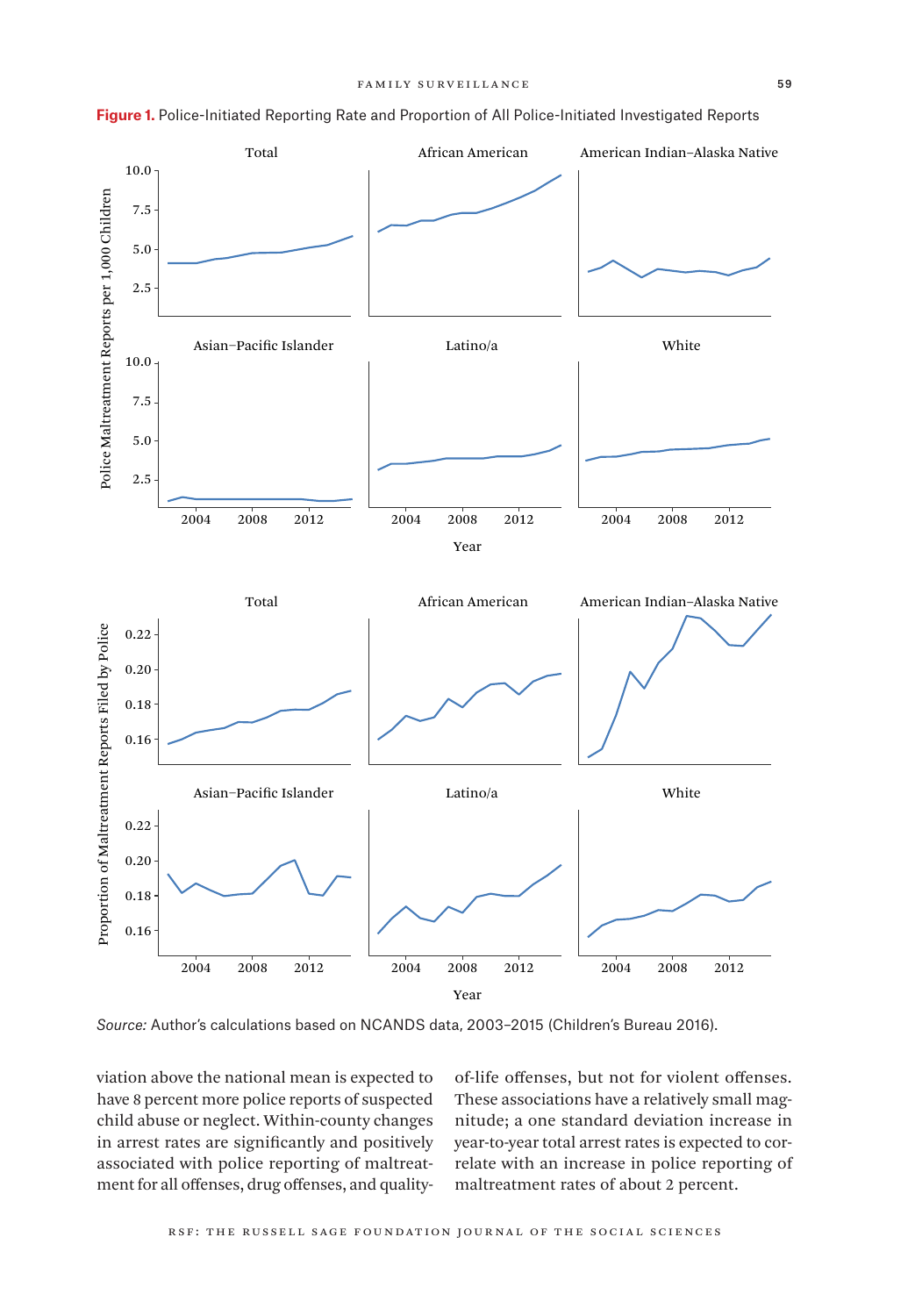|                               | Within-County<br>Reports | Between-County<br>Reports | Within-County<br>Arrests | Between-County<br>Arrests |
|-------------------------------|--------------------------|---------------------------|--------------------------|---------------------------|
| Total                         | 0.40                     | 0.69                      | 0.29                     | 2.02                      |
| African American              | 0.52                     | 1.08                      | 0.32                     | 0.73                      |
| American Indian-Alaska Native | 0.73                     | 1.94                      | 0.60                     | 1.95                      |
| Asian-Pacific Islander        | 1.09                     | 1.46                      | 0.55                     | 1.97                      |
| Latino/a                      | 0.72                     | 0.91                      |                          |                           |
| White                         | 0.42                     | 0.71                      | 0.30                     | 1.53                      |

| <b>Table 4.</b> Coefficients of Variation for Police-Initiated Reporting Rates and Arrest Rates |  |  |  |
|-------------------------------------------------------------------------------------------------|--|--|--|
|-------------------------------------------------------------------------------------------------|--|--|--|

*Source:* Author's calculations based on NCANDS data, 2009–2015 (Children's Bureau 2016), and UCR data, 2009–2015 (Federal Bureau of Investigation 2014a).

**Table 5.** Parameter Estimates and Significance of Focal Regression Predictors

|                        | Parameter        | All<br>Arrests | Violent<br>Arrests | Drug<br>Arrests | Quality-of-<br>I ife Arrests |
|------------------------|------------------|----------------|--------------------|-----------------|------------------------------|
| Total                  | Between counties | $0.09*$        | $0.06*$            | $0.07*$         | $0.04*$                      |
|                        | Within county    | $0.02*$        | $0.01*$            | $0.01*$         | $0.01*$                      |
| African American       | Between counties | $0.24*$        | $0.18*$            | $0.22*$         | $0.21*$                      |
|                        | Within county    | $0.02*$        | $0.01*$            | $0.02*$         | $0.02*$                      |
| Asian-Pacific Islander | Between counties | $0.31*$        | $0.25*$            | $0.25*$         | $0.24*$                      |
|                        | Within county    | $0.03*$        | $0.02*$            | 0.00            | $0.02*$                      |
| American Indian-       | Between counties | $0.54*$        | $0.56*$            | $0.60*$         | $0.38*$                      |
| Alaska Native          | Within county    | $0.04*$        | $0.03*$            | $0.02*$         | $0.03*$                      |
| White                  | Between counties | $0.28*$        | $0.29*$            | $0.25*$         | $0.15*$                      |
|                        | Within county    | $0.03*$        | $0.01*$            | $0.02*$         | $0.02*$                      |

*Source:* Author's calculations based on NCANDS data, 2009–2015 (Children's Bureau 2016), and UCR data, 2009–2015 (Federal Bureau of Investigation 2014a).

*Note:* Mean-centered and scaled into standard deviation units.

\**p* < .05

I next model rates of police reporting of maltreatment by race of the child reported as a function of rates of arrest by race and category of offense. These models specify interactions of race, arrest, child poverty, and population composition. County-average arrest rates are positively and significantly associated with police reporting of maltreatment for all groups and for all offense categories. Within-county annual changes in arrest rates are positively and significantly associated with police reporting of maltreatment for all offenses and groups save Asian–Pacific Islander drug arrests, though again, the magnitude of this positive association is relatively small. I illustrate the expected

rate of police reporting of maltreatment for marginal increases in both the county-average arrest rate and for marginal increases in the year-to-year within-county arrest rate by category of offense and race in figure 2. I also plot expected values for marginal increases in child poverty for comparison.

I expect police in a county with a crossperiod average arrest rate of Asian–Pacific Islanders at one standard deviation above the national mean observed value to generate 36 percent more investigated reports of child abuse and neglect involving Asian–Pacific Islander children than a county with arrest rates at the national average. For African American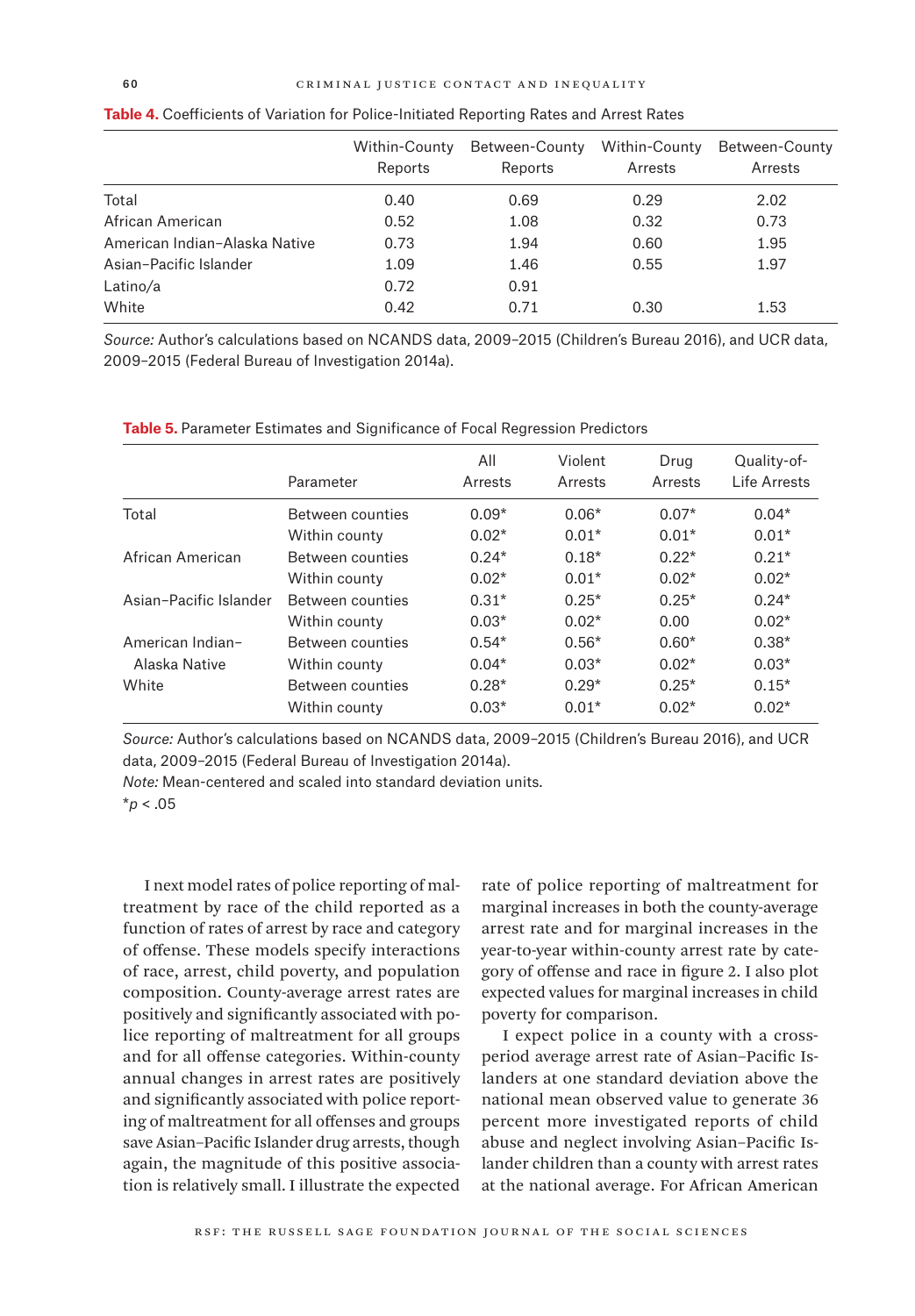

**Figure 2.** Expected Changes in Police-Initiated Maltreatment Reporting for Marginal Changes in Focal Variables

*Source:* Author's calculations based on NCANDS data, 2009–2015 (Children's Bureau 2016), and UCR data, 2009–2015 (Federal Bureau of Investigation 2014a).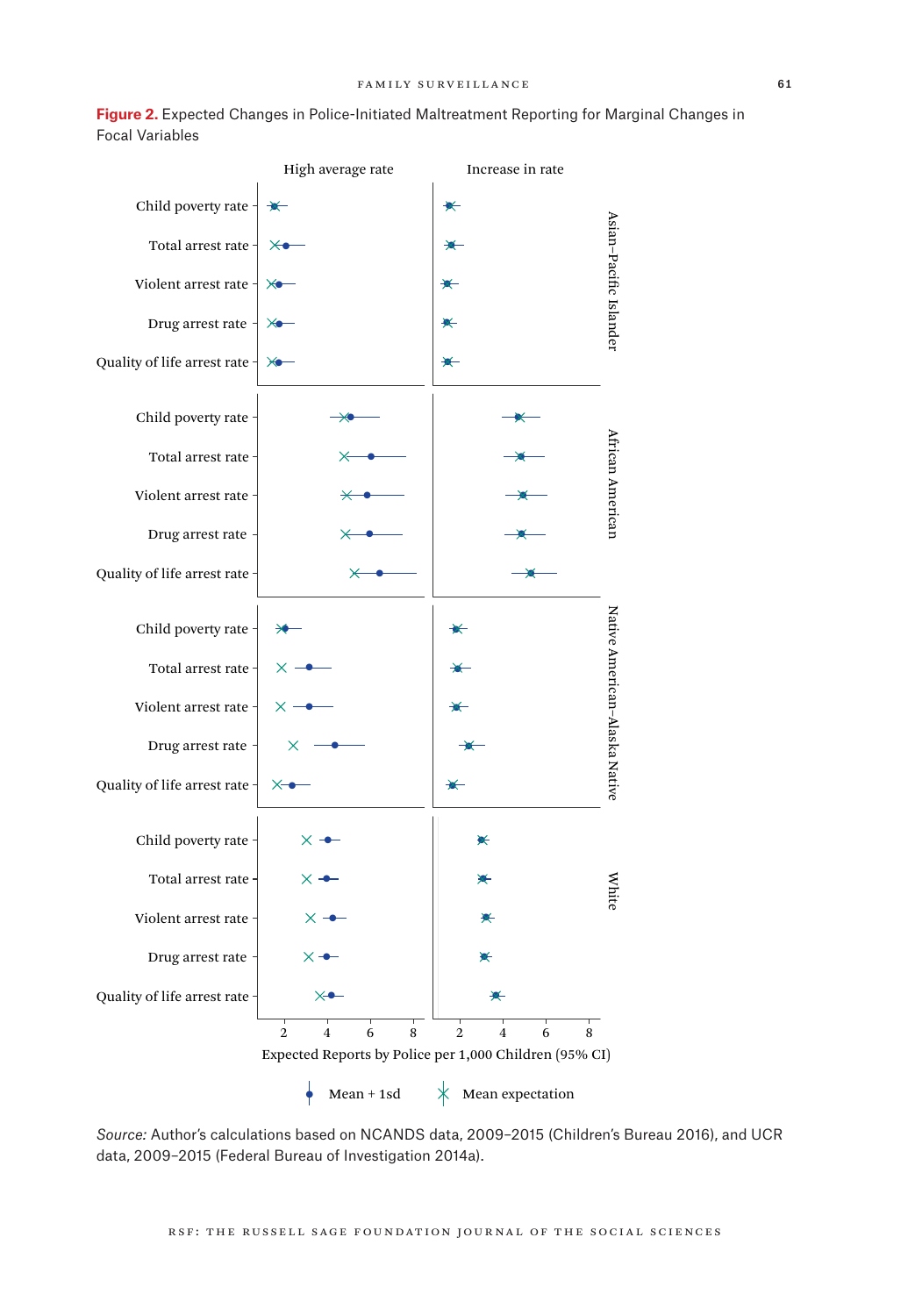children and families, police in a county with high average arrest rates are expected to produce 27 percent more reports of child abuse and neglect. For American Indian–Alaska Native children, counties with high average rates of native arrest are predicted to have 72 percent more police-investigated police reports of child maltreatment. For white children and families, counties with high average arrests are expected to have 32 percent more police maltreatment reports than those with average white arrest rates. Although within-county changes in arrest are significantly associated with police reporting of maltreatment rates, the magnitude of the relationship is relatively small. A withincounty increase in arrests is predicted to increase reporting rates on average by about 3 percent for white children, 6 percent for Asian– Pacific Islander children, 4 percent for American Indian–Alaska Native children, and 2 percent for African American children.

Average arrest levels are incredibly strong predictors of the volume of police maltreatment reports involving American Indian– Alaska Native children and families. Although the magnitude of the relationship between average arrests and police reporting of maltreatment is relatively stable across offense types, for American Indian–Alaska Native children and families, drug arrests have an especially powerful association with police reporting. Counties with high average rates of American Indian–Alaska Native drug arrests are expected to have 82 percent more police reports of child maltreatment involving native children than counties at the national mean.

For white children, the magnitude of the estimated relationship between child poverty and police reporting is nearly identical to the magnitude of the estimated relationship between arrest rates and police maltreatment. A county with high white child poverty is expected to have about 35 percent more reports of child abuse and neglect filed by police than a county with average levels of white child poverty. However, for children and families of color, arrests are a far stronger predictor of the volume of maltreatment reports filed by police than child poverty is. For American Indian children, the expected rate of police reporting for a place

with higher than average native child poverty is 13 percent higher than a county with average child poverty. For Asian–Pacific Islander children and families, high child poverty is not significantly associated with police reporting of maltreatment. For black children and families, counties with high black child poverty are only expected to have 8 percent more police maltreatment reports than counties with average rates. The relationships between child poverty and family surveillance appear to be highly sensitive to race.

Although not illustrated in figure 2, racial composition also has a powerful relationship to police reporting of maltreatment (see table A2). Counties with larger than average white populations are expected to have 50 percent more police maltreatment reports involving white children than counties with average proportional white populations. By contrast, population composition is negatively associated with police reporting of maltreatment for children and families of color. Counties with a greater than average share of Asian–Pacific Islanders are expected to have 18 percent fewer maltreatment reports than an average county. For American Indian children, high population composition predicts a 16 percent lower rate of police reporting of maltreatment, and for African American children and families, 42 percent fewer reports than would be expected in an average county.

## **DISCUSSION**

Police are central components of local regimes for family surveillance. Contact with police is a key vector through which children and families come under the scrutiny of child welfare systems. These results show that average levels of arrest are tightly associated with the rates at which police report child abuse and neglect across counties. The results further show that within-county changes in arrest rates are associated with small changes in rates of child abuse and neglect reporting by police. But further research—ideally with micro-level data—is needed to investigate a possible causal relationship between police contact with families and the reporting of child abuse and neglect. These results suggest that involvement with the child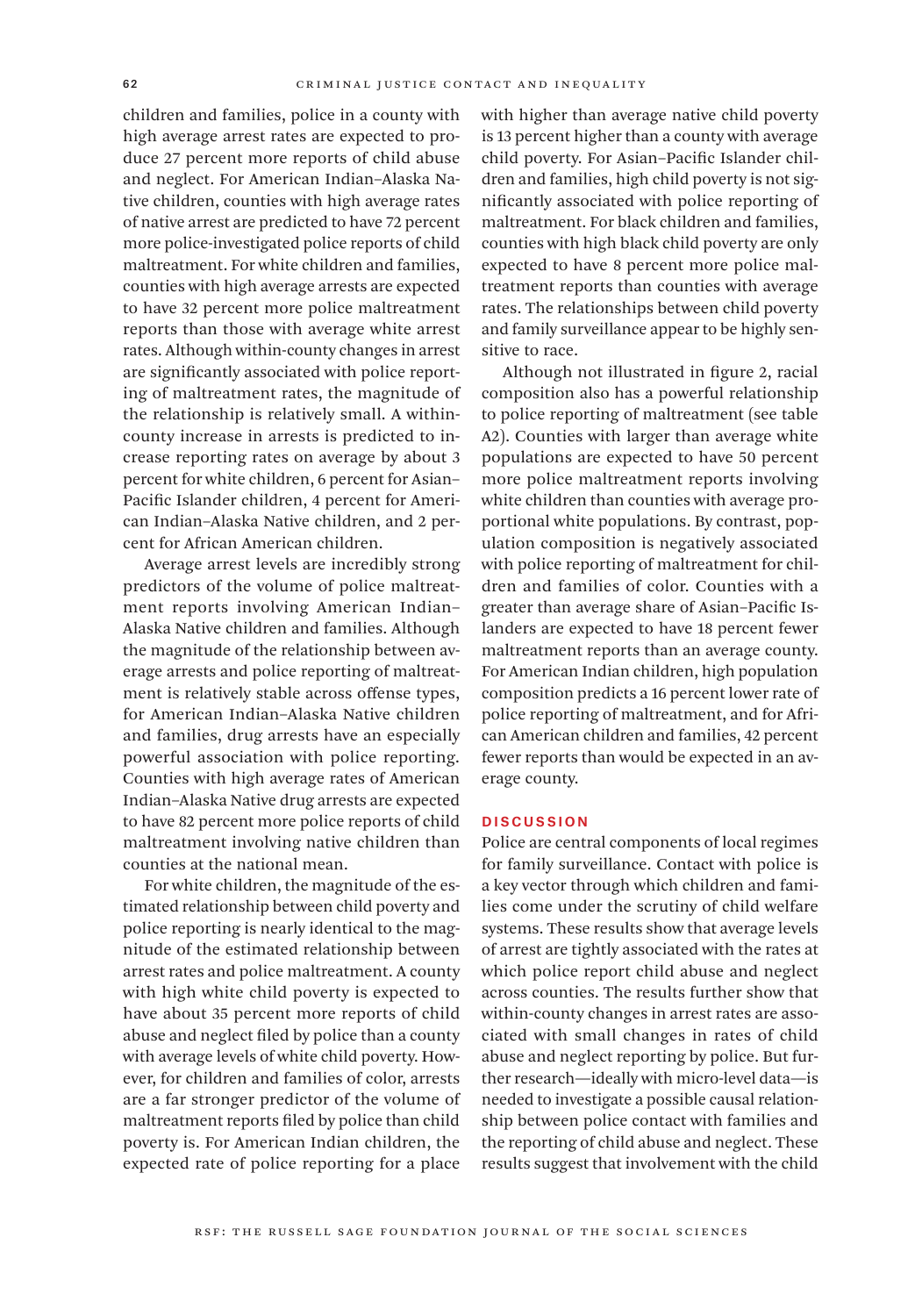welfare system is a spillover consequence of arrest, particularly for American Indian–Alaska Native children. Contact with police is a common precondition to a child welfare investigation, and opens the possibility of a child's separation from their family through entry into the foster care system.

Race plays a powerful role in explaining the geography of family surveillance (Roberts 2008). For children and families of color, population composition and policing powerfully explain the intensity of family surveillance, whereas child poverty—typically considered a key correlate of child abuse and neglect (Sedlak et al. 2010)—is only weakly associated with the rate of police reporting of maltreatment for children of color. Although reporting rates are certainly associated with the actual incidence of child abuse and neglect, reports and investigations are organizational artifacts. Reporting is contingent on the observation of a family by a street-level bureaucrat, the cognitive classification of a child as a potential victim or a parent as unfit, the decision to file a report, and a child welfare agency formally classifying a report as credible and deserving of a response. Race, gender, and entrenched ideas about the family have central roles in structuring both the infrastructure of family surveillance and the micro-level interactions that lead to the decision to file a report.

The racial politics of policing and crime, driven by complex dynamics of threat, control, and predation (Soss and Weaver 2017; Smith and Holmes 2014; Carmichael and Kent 2014; Capers 2009), result in a distinctively punitive style of policing in many communities of color: a simultaneous overpolicing of perceived black and brown criminality and underpolicing in response to victims of color (Rios 2011; Perry 2009a; Beckett, Nyrop, and Pfingst 2006). Tight symbolic and legal associations among race, gender, ethnicity, criminality, and parental fitness inform both cognitive and institutional classification routines that lead officers, caseworkers, and agencies to view poor women of color as unfit parents who may pose a danger to their children (Roberts 2014; Haney 1996). These processes lead to a racialized spatial distribution of both the quantity of police and the

qualitative character of their interactions with community members.

Surveillance infrastructure is likely related to both the production of excess child welfare cases and the underdetection of child maltreatment. Because surveillance is not equitably distributed, we should expect some communities to experience a high volume of false or needless reports, and others a high volume of false negatives (nonreports). The decoupling of offending and arrest has likely expanded contact between families and police over time (Weaver, Papachristos, and Zanger-Tishler 2019). It may also be a source of racial inequity in exposure to family surveillance, the generation of excess maltreatment reporting in communities of color, and underreporting in communities where police are less active or aggressive. Disparities originating in criminal justice may drift across organizational boundaries to reinforce the deep racial inequalities that are a defining feature of American child protection (Roberts 2002; Jacobs 2014).

Although it is reasonable to assume that the distribution of surveillance has a significant effect in generating the over- and underreporting of child abuse and neglect, no reliable data on actual maltreatment incidence across places currently exists. Using data on childhood injuries may provide some insight, but the overwhelming volume of maltreatment cases involve neglect, which is subject to tremendous discretion in identification and classification. Because many types of maltreatment are not cleanly demarcated, it is unlikely that the development of an objective surveillance procedure is possible. Street-level bureaucrats enforce maltreatment statutes by leveraging formal information (including stigmas such as criminal or arrest records) and informal biases in an always subjective process that classifies parents as abusive or neglectful and classifies children as victims or nonvictims.

The geography of policing has likely spillover consequences on child protection beyond the direct reporting of child abuse and neglect by police. Legal cynicism resulting from direct and vicarious experiences of negative interactions with police may lead to a generalized cynicism that extends to other coercive state insti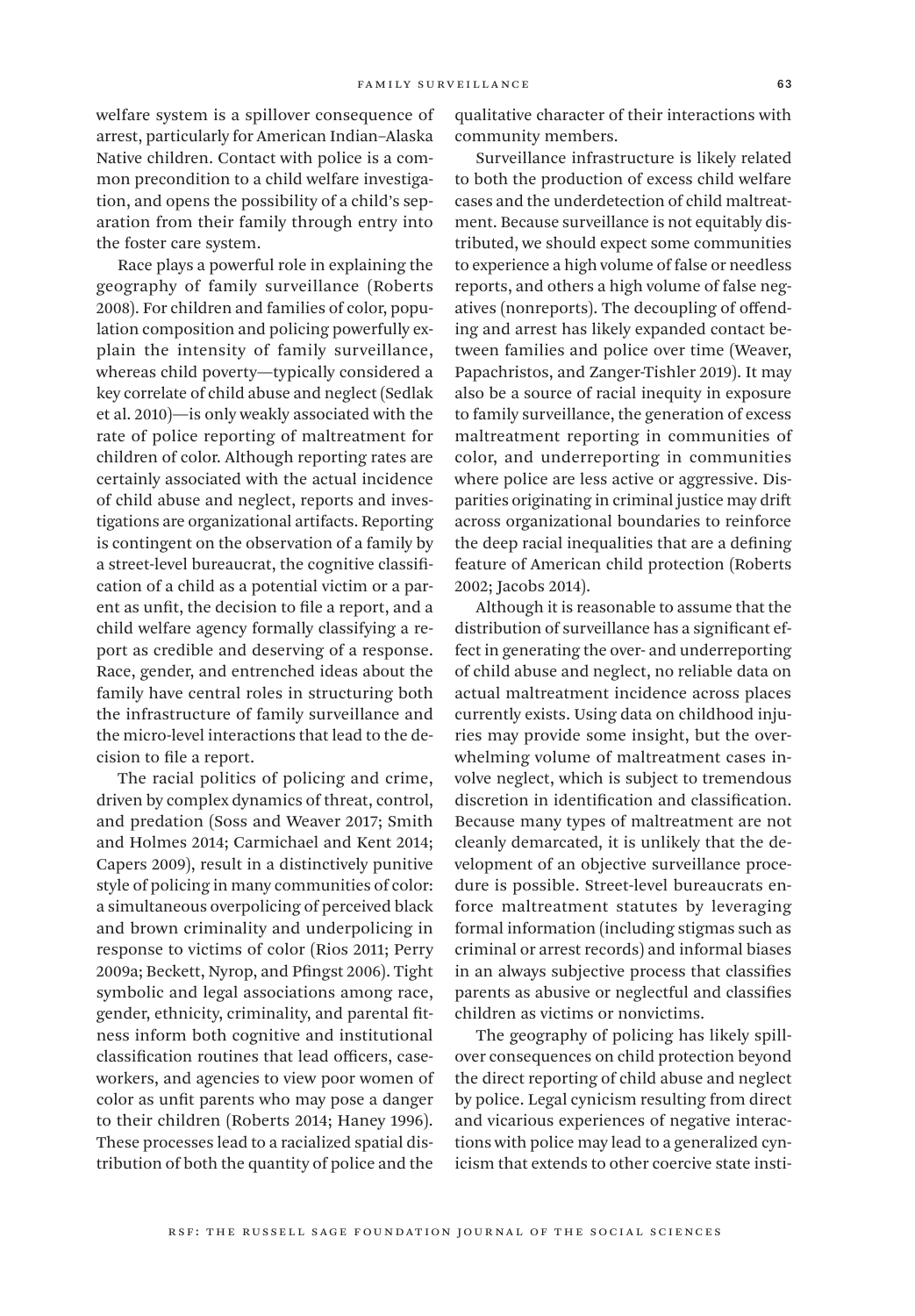tutions, such as the child welfare system (on police, Geller and Fagan 2019; on other institutions, Lerman and Weaver 2014; Fernandez-Kelly 2015). Legal cynicism may lead to a reduction in reporting of suspected child abuse and neglect by community members, suspicion of the motives of child welfare agencies and family courts, and avoidance of institutions that interface with either law enforcement or the child welfare system (Fong 2017).

## Strengths and Limitations of NCANDS and UCR Data

Like the UCR, the NCANDS data offer the promise of comprehensive national data on a critically important social policy sector. The UCR is the sole longitudinal data on arrests across police agencies, but its limitations are substantial. Because reporting to the UCR is voluntary, the availability and quality of the data varies tremendously across places and within places over time. Many jurisdictions fail to report data, and others report data that are subject to various kinds of measurement error. Some researchers have challenged the validity of the UCR for subnational inferences of the sort presented in this analysis (Maltz and Targonski 2002), though others have suggested that nonreporting may have little impact on substantive conclusions (Lott and Whitley 2003), or have offered imputation and interpolation procedures to address nonreporting (Lynch and Jarvis 2008). Multiple imputation procedures that adjust for the longitudinal structure of the UCR offer an opportunity to quantify the extent to which missing data may affect inferences by introducing reasonable levels of missing data–induced measurement error into regression models (Honaker and King 2010).

The NCANDS data offer valuable insights into the activities of state and local child welfare organizations and afford the opportunity for the systematic comparison of child welfare systems across counties and states. However, as with all administrative data, the NCANDS has several distinct limitations that are a function of the organizational processes that generate the data. Most important, the data do not record cases that child welfare agencies screen

out as not warranting an agency response. These screening processes are a function of varying statutes, policies, and routines that agencies use to determine when to respond to a case. Heterogeneity in screening affects the composition of cases that receive agency responses and hence are recorded in NCANDS. The implications of variation in case screening are difficult to estimate with current data but are likely small. Variance in the screening-in of police-initiated maltreatment reports across places is likely low because police tend to be seen as credible maltreatment reporters by child welfare agency staff. Future work could consider whether automatic screening policies, in effect in some jurisdictions later in the period, reveal shifts in the estimated relationships between policing and maltreatment reporting.

Because NCANDS submissions from state agencies to the federal government are all constructed from internal data systems, the quality of NCANDS variables can differ across jurisdictions. Some measures, such as report source, case substantiation, and child race, are recorded well across the data. Others, including service provision and child and parent risk factors, have a much lower quality across jurisdictions. These data quality issues can make individual-level analyses that take advantage of the multilevel structure of child welfare service provision challenging. However, those highquality variables do offer researchers a unique opportunity to construct comparable indicators of child welfare agency activity across jurisdictions.

#### **CONCLUSION**

American child protection systems are deeply multi-institutional. Lacking their own capacity to monitor children and families for signs of abuse and neglect, they depend on police, medical personnel, teachers, and other professionals and community members to leverage their routine interactions with children and families into a broad and diffuse network for maltreatment surveillance. This dependence turns practices and biases from external organizations into key features of the processes through which maltreatment reports are generated. Nei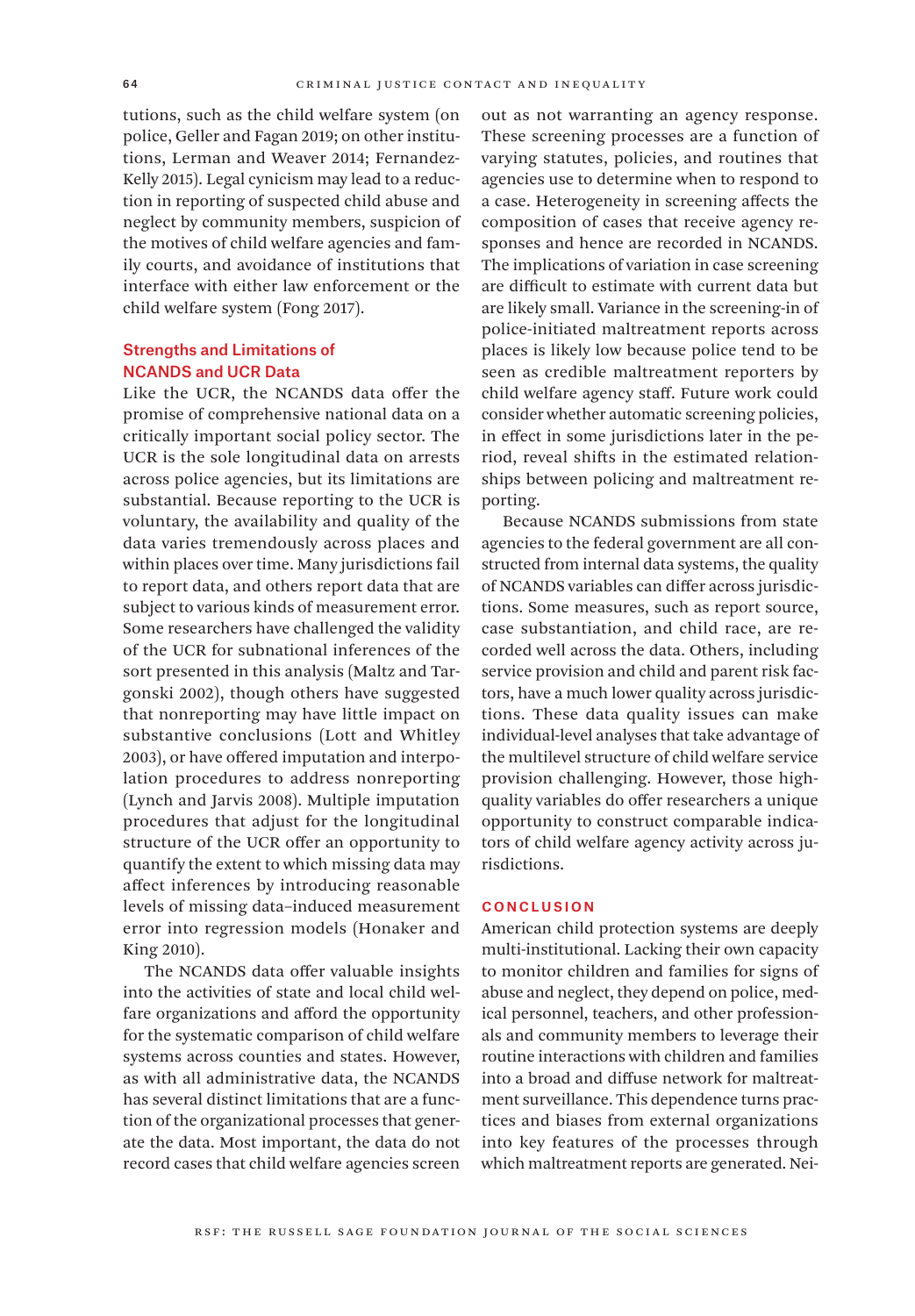ther the geographic distribution of police officers nor the qualitative character of policepublic interactions are uniform. The social and spatial organization of policing plays a central role in selecting children and families for scrutiny by child protection agencies. Exposure to policing plays an important role in determining which children do, and which children do not, come to the attention of child protection agencies.

| Table A1. Investigated Police Child Maltreatment Reports, Parameter Estimates and Standard Errors |  |  |  |
|---------------------------------------------------------------------------------------------------|--|--|--|
| for Multilevel Poisson Regression                                                                 |  |  |  |

|                                | All<br>Arrests | Violent<br>Arrests | Drug<br>Arrests | Quality-of-Life<br>Arrests |
|--------------------------------|----------------|--------------------|-----------------|----------------------------|
| Intercept                      | $-5.34***$     | $-5.34***$         | $-5.34***$      | $-5.33***$                 |
|                                | (0.02)         | (0.02)             | (0.02)          | (0.02)                     |
| Mean arrest                    | $0.09***$      | $0.06***$          | $0.07***$       | $0.04***$                  |
|                                | (0.01)         | (0.01)             | (0.01)          | (0.01)                     |
| Change in arrest               | $0.02***$      | $0.01**$           | $0.01**$        | $0.01***$                  |
|                                | (0.00)         | (0.00)             | (0.00)          | (0.00)                     |
| Mean child poverty             | $0.07***$      | $0.06***$          | $0.07***$       | $0.08***$                  |
|                                | (0.01)         | (0.01)             | (0.01)          | (0.01)                     |
| Change in child poverty        | 0.00           | 0.00               | 0.00            | 0.00                       |
|                                | (0.00)         | (0.00)             | (0.00)          | (0.00)                     |
| Year                           | $0.10***$      | $0.10***$          | $0.09***$       | $0.10***$                  |
|                                | (0.00)         | (0.00)             | (0.00)          | (0.00)                     |
| Number of police departments   | $0.04**$       | $0.04*$            | $0.04**$        | $0.04*$                    |
|                                | (0.01)         | (0.02)             | (0.01)          | (0.02)                     |
| Large fringe metropolitan area | $0.20***$      | $0.20***$          | $0.20***$       | $0.17**$                   |
|                                | (0.05)         | (0.04)             | (0.05)          | (0.05)                     |
| Medium metropolitan area       | $-0.08$        | $-0.10*$           | $-0.09*$        | $-0.10*$                   |
|                                | (0.04)         | (0.05)             | (0.04)          | (0.05)                     |
| Small metropolitan area        | 0.01           | $-0.02$            | $-0.03$         | $-0.02$                    |
|                                | (0.04)         | (0.04)             | (0.04)          | (0.04)                     |
| Micropolitan                   | $-0.03$        | $-0.04$            | $-0.03$         | $-0.04$                    |
|                                | (0.03)         | (0.03)             | (0.03)          | (0.03)                     |
| Noncore                        | $-0.01$        | 0.01               | $-0.01$         | $-0.01$                    |
|                                | (0.03)         | (0.03)             | (0.03)          | (0.03)                     |
| Officers per capita            | $-0.03**$      | $-0.02*$           | $-0.03**$       | $-0.02$                    |
|                                | (0.01)         | (0.01)             | (0.01)          | (0.01)                     |
| Residual variance              | 0.16           | 0.16               | 0.16            | 0.16                       |
| County intercept variance      | 0.30           | 0.31               | 0.31            | 0.31                       |

*Source:* Author's calculations based on NCANDS data, 2009–2015 (Children's Bureau 2016), and UCR data, 2009–2015 (Federal Bureau of Investigation 2014a).

*Note:* Results combined across imputations.

\**p* < .05; \*\**p* < .01; \*\*\**p* < .001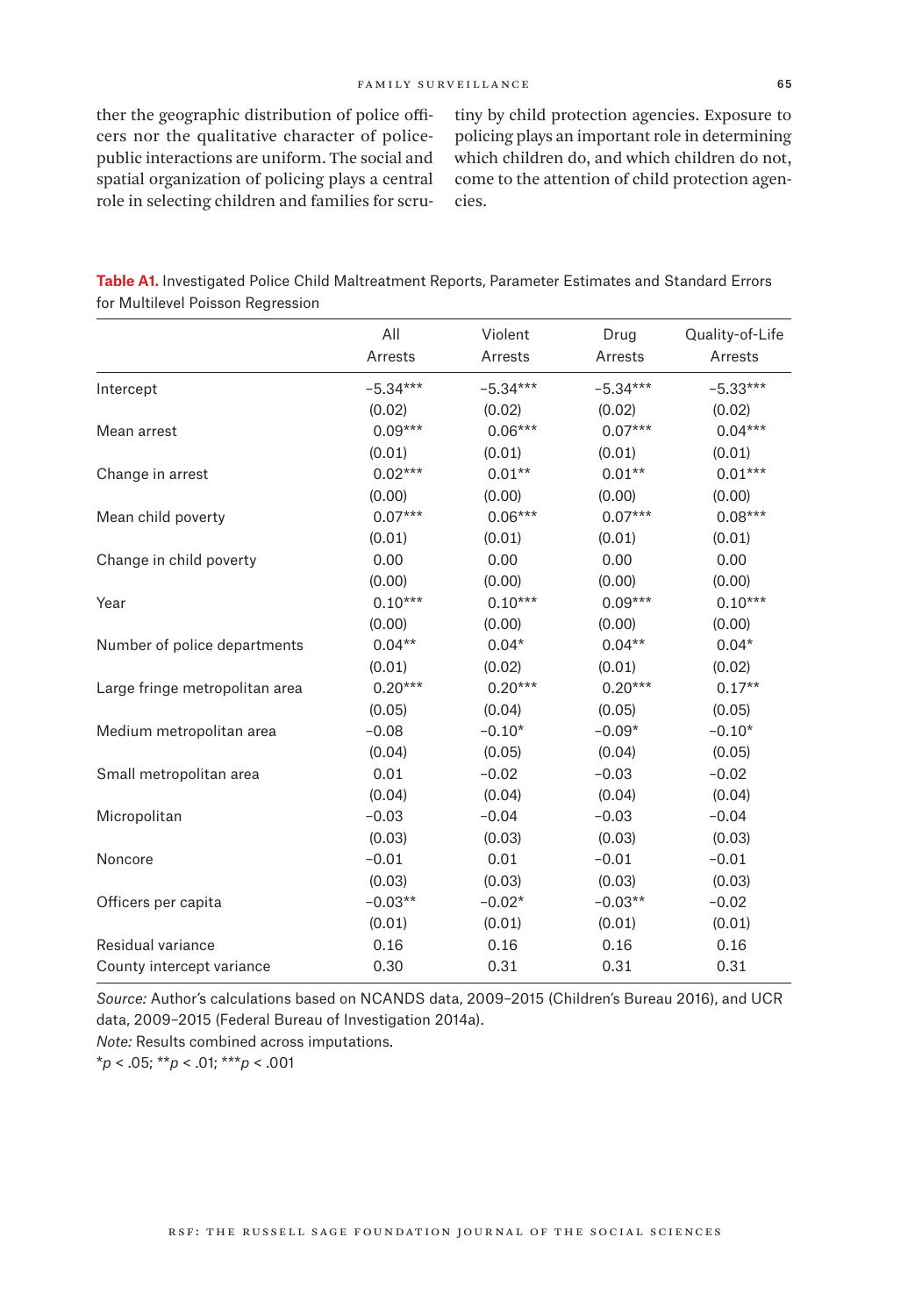|                                                  | All        | Violent    | Drug       | Quality-of-Life |
|--------------------------------------------------|------------|------------|------------|-----------------|
|                                                  | Arrests    | Arrests    | Arrests    | Arrests         |
| Intercept                                        | $-5.80***$ | $-5.74***$ | $-5.77***$ | $-5.61***$      |
|                                                  | (0.04)     | (0.04)     | (0.04)     | (0.04)          |
| Asian American-Pacific Islander                  | $-0.66***$ | $-0.83***$ | $-0.79***$ | $-0.94***$      |
|                                                  | (0.06)     | (0.07)     | (0.06)     | (0.07)          |
| American Indian                                  | $-0.48***$ | $-0.56***$ | $-0.26***$ | $-0.79***$      |
|                                                  | (0.05)     | (0.06)     | (0.05)     | (0.06)          |
| African American                                 | $0.45***$  | $0.42***$  | $0.43***$  | $0.36***$       |
|                                                  | (0.04)     | (0.04)     | (0.04)     | (0.04)          |
| Mean arrest                                      | $0.28***$  | $0.29***$  | $0.25***$  | $0.15***$       |
|                                                  | (0.02)     | (0.02)     | (0.02)     | (0.01)          |
| Change in arrest                                 | $0.03***$  | $0.01***$  | $0.02***$  | $0.02***$       |
|                                                  | (0.01)     | (0.01)     | (0.01)     | (0.01)          |
| Mean child poverty                               | $0.30***$  | $0.30***$  | $0.31***$  | $0.34***$       |
|                                                  | (0.02)     | (0.02)     | (0.02)     | (0.02)          |
| Change in child poverty                          | 0.00       | 0.00       | 0.00       | 0.00            |
|                                                  | (0.01)     | (0.01)     | (0.01)     | (0.01)          |
| Year                                             | $0.09***$  | $0.08***$  | $0.08***$  | $0.09***$       |
|                                                  | (0.00)     | (0.00)     | (0.01)     | (0.00)          |
| Number of police departments                     | $0.05***$  | $0.04***$  | $0.04***$  | $0.04***$       |
|                                                  | (0.01)     | (0.01)     | (0.01)     | (0.01)          |
| Large fringe metropolitan area                   | 0.07       | 0.11       | 0.09       | 0.07            |
|                                                  | (0.04)     | (0.04)     | (0.05)     | (0.04)          |
| Medium metropolitan area                         | $-0.04$    | $-0.09$    | $-0.07$    | $-0.09$         |
|                                                  | (0.04)     | (0.04)     | (0.04)     | (0.04)          |
| Small metropolitan area                          | 0.01       | 0.01       | $-0.01$    | 0.02            |
|                                                  | (0.03)     | (0.03)     | (0.03)     | (0.03)          |
| Micropolitan                                     | $-0.03$    | $-0.07$    | $-0.03$    | $-0.06$         |
|                                                  | (0.03)     | (0.03)     | (0.03)     | (0.03)          |
| Noncore                                          | 0.02       | 0.03       | 0.03       | 0.03            |
|                                                  | (0.02)     | (0.03)     | (0.03)     | (0.03)          |
| Officers per capita                              | $-0.03*$   | $-0.02*$   | $-0.02*$   | $-0.01*$        |
|                                                  | (0.01)     | (0.01)     | (0.01)     | (0.01)          |
| Percentage of the population                     | $0.40***$  | $0.34***$  | $0.35***$  | $0.20***$       |
|                                                  | (0.04)     | (0.04)     | (0.04)     | (0.04)          |
| Asian American-Pacific Islander x<br>mean arrest | 0.03       | $-0.04$    | $-0.00$    | 0.09            |
|                                                  | (0.04)     | (0.03)     | (0.04)     | (0.03)          |
| American Indian x mean arrest                    | $0.26***$  | $0.27***$  | $0.35***$  | $0.23***$       |
|                                                  | (0.02)     | (0.02)     | (0.02)     | (0.02)          |
| African American x mean arrest                   | $-0.04*$   | $-0.11*$   | $-0.03*$   | $0.06*$         |
|                                                  | (0.02)     | (0.02)     | (0.02)     | (0.02)          |
| Asian American-Pacific Islander x                | 0.03       | 0.02       | 0.00       | 0.02            |
| change in arrest                                 |            |            |            |                 |
|                                                  | (0.02)     | (0.03)     | (0.02)     | (0.02)          |
| American Indian x change in arrest               | 0.01       | 0.02       | 0.00       | 0.01            |
|                                                  | (0.02)     | (0.02)     | (0.02)     | (0.01)          |
| African American x change in arrest              | $-0.01$    | 0.00       | $-0.00$    | $-0.00$         |
|                                                  | (0.01)     | (0.01)     | (0.01)     | (0.01)          |

# **Table A2.** Investigated Police Child Maltreatment Reports for Multilevel Poisson Regression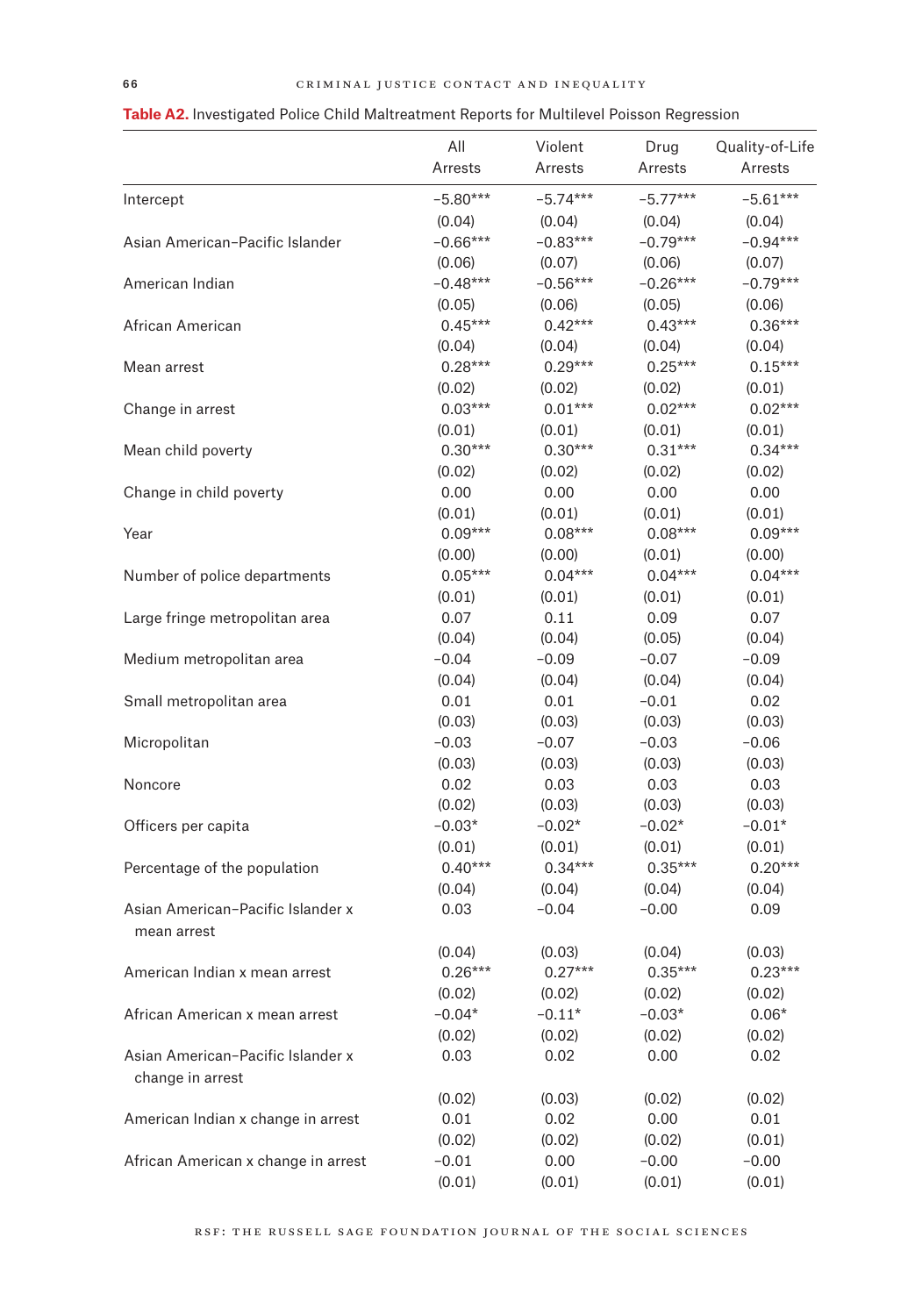#### **Table A2.** (*continued*)

|                                                         | All<br>Arrests | Violent<br>Arrests | Drug<br>Arrests | Quality-of-Life<br>Arrests |
|---------------------------------------------------------|----------------|--------------------|-----------------|----------------------------|
| Asian American-Pacific Islander x mean<br>child poverty | $-0.27***$     | $-0.26***$         | $-0.28***$      | $-0.30***$                 |
|                                                         | (0.03)         | (0.03)             | (0.03)          | (0.02)                     |
| American Indian x mean child poverty                    | $-0.18***$     | $-0.13***$         | $-0.16***$      | $-0.15***$                 |
|                                                         | (0.03)         | (0.03)             | (0.03)          | (0.03)                     |
| African American x mean child poverty                   | $-0.22***$     | $-0.22***$         | $-0.23***$      | $-0.26***$                 |
|                                                         | (0.02)         | (0.02)             | (0.02)          | (0.02)                     |
| Asian American-Pacific Islander x                       | $-0.01$        | $-0.01$            | $-0.01$         | $-0.01$                    |
| change in child poverty                                 |                |                    |                 |                            |
|                                                         | (0.02)         | (0.02)             | (0.02)          | (0.02)                     |
| American Indian x change in child<br>poverty            | $-0.01$        | 0.00               | $-0.01$         | $-0.00$                    |
|                                                         | (0.02)         | (0.02)             | (0.02)          | (0.02)                     |
| African American x change in<br>child poverty           | $-0.01$        | $-0.01$            | $-0.01$         | $-0.01$                    |
|                                                         | (0.01)         | (0.01)             | (0.01)          | (0.01)                     |
| Asian American-Pacific Islander x<br>percent population | $-0.60***$     | $-0.56***$         | $-0.56***$      | $-0.36***$                 |
|                                                         | (0.07)         | (0.07)             | (0.07)          | (0.07)                     |
| American Indian x percent population                    | $-0.57***$     | $-0.51***$         | $-0.38***$      | $-0.37***$                 |
|                                                         | (0.05)         | (0.05)             | (0.05)          | (0.05)                     |
| African American x percent population                   | $-0.95***$     | $-0.93***$         | $-0.89***$      | $-0.72***$                 |
|                                                         | (0.05)         | (0.05)             | (0.05)          | (0.05)                     |
| Residual variance                                       | 0.36           | 0.36               | 0.36            | 0.36                       |
| County intercept variance                               | 0.19           | 0.19               | 0.20            | 0.20                       |

*Source:* Author's calculations based on NCANDS data, 2009–2015 (Children's Bureau 2016), and UCR data, 2009–2015 (Federal Bureau of Investigation 2014a).

*Note:* Results combined across imputations. \**p* < .05; \*\**p* < .01; \*\*\**p* < .001

#### **REFERENCES**

- Aleissa, Majid A., John D. Fluke, Bernard Gerbaka, Lutz Goldbeck, Jenny Gray, Nicole Hunter, Bernadette Madrid, Bert Van Puyenbroeck, Ian Richards, and Lil Tonmyr. 2009. "A Commentary on National Child Maltreatment Surveillance Systems: Examples of Progress." *Child Abuse & Neglect* 33(11): 809–14.
- Andersen, Signe Hald, and Christopher Wildeman. 2014. "The Effect of Paternal Incarceration on Children's Risk of Foster Care Placement." *Social Forces* 93(1): 269–98.
- Asad, Asad L., and Matthew Clair. 2017. "Racialized Legal Status as a Social Determinant of Health."

*Social Science & Medicine*. Online pre-print: [doi.](doi.org/10.1016/j.socscimed.2017.03.010) [org/10.1016/j.socscimed.2017.03.010.](doi.org/10.1016/j.socscimed.2017.03.010)

- Beckett, Katherine, Kris Nyrop, and Lori Pfingst. 2006. "Race, Drugs, and Policing: Understanding Disparities in Drug Delivery Arrests." *Criminology* 44(1): 105–37.
- Bell, Andrew, and Kelvyn Jones. 2015. "Explaining Fixed Effects: Random Effects Modeling of Time-Series Cross-Sectional and Panel Data." *Political Science Research and Methods* 3(1): 133–53.
- Berger, Lawrence M., Maria Cancian, Laura Cuesta, and Jennifer L. Noyes. 2016. "Families at the Intersection of the Criminal Justice and Child Protective Services Systems." *Annals of the Ameri-*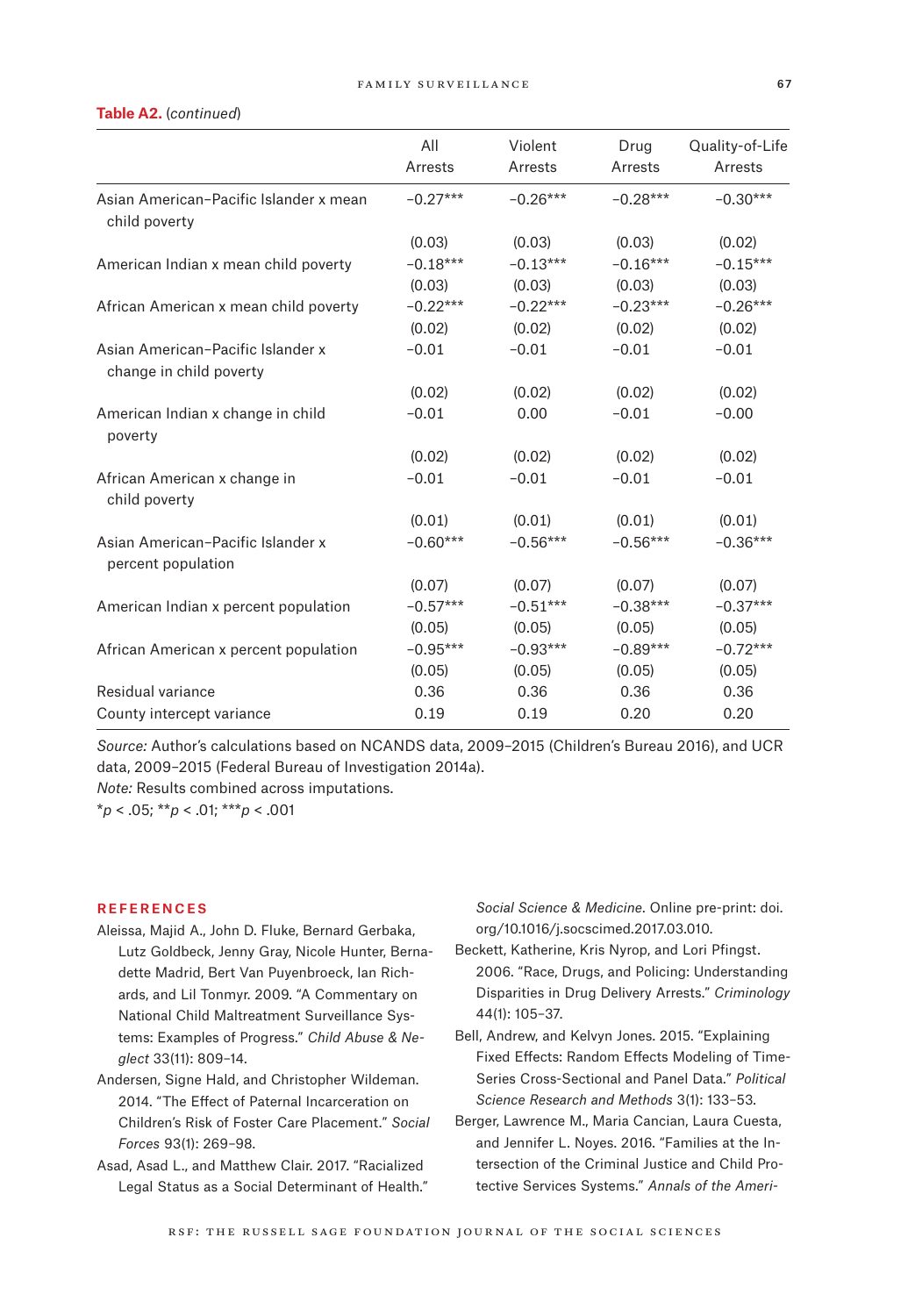*can Academy of Political and Social Science* 665(1): 171–94.

- Brady, David. 2009. *Rich Democracies, Poor People: How Politics Explain Poverty*. New York: Oxford University Press.
- Braman, Donald. 2007. *Doing Time on the Outside: Incarceration and Family Life in Urban America*. Ann Arbor: University of Michigan Press.
- Brame, Robert W., Shawn D. Bushway, Ray Paternoster, and Michael G. Turner. 2014. "Demographic Patterns of Cumulative Arrest Prevalence by Ages 18 and 23." *Crime & Delinquency* 60(3): 471–86.
- Brame, Robert W., Michael G. Turner, Raymond Paternoster, and Shawn D. Bushway. 2012. "Cumulative Prevalence of Arrest From Ages 8 to 23 in a National Sample." *Pediatrics* 129(1): 21–27.
- Capers, I. Bennett. 2009. "Policing, Race, and Place." *Harvard Civil Rights-Civil Liberties Law Review* 44(1): 43–78.
- Carmichael, Jason T., and Stephanie L. Kent. 2014. "The Persistent Significance of Racial and Economic Inequality on the Size of Municipal Police Forces in the United States, 1980—2010." *Social Problems* 61(2): 259–82.
- Children's Bureau. 2016. National Child Abuse and Neglect Data System (NCANDS) Child File, FFY 2015 [Dataset]. Washington: U.S. Department of Health and Human Services, Administration for Children and Families.
- ———. 2017. *Child Maltreatment 2015*. Washington: U.S. Department of Health and Human Services, Administration for Children and Families. Accessed July 26, 2018. [https://www.acf.hhs.gov/](https://www.acf.hhs.gov/sites/default/files/cb/cm2015.pdf) [sites/default/files/cb/cm2015.pdf.](https://www.acf.hhs.gov/sites/default/files/cb/cm2015.pdf)
- Comfort, Megan. 2008. *Doing Time Together: Love and Family in the Shadow of the Prison*. Chicago: University of Chicago Press.
- -. 2016. "'A Twenty Hour a Day Job': The Impact of Frequent Low-Level Criminal Justice Involvement on Family Life." *Annals of the American Academy of Political and Social Science* 665(1): 63–79.
- Cross, Theodore P., Emmeline Chuang, Jesse J. Helton, and Emily A. Lux. 2015. "Criminal Investigations in Child Protective Services Cases: An Empirical Analysis." *Child Maltreatment* 20(2): 104–14.
- Cross, Theodore P., David Finkelhor, and Richard Ormrod. 2005. "Police Involvement in Child Pro-

tective Services Investigations: Literature Review and Secondary Data Analysis." *Child Maltreatment* 10(3): 224–44.

- Drake, Brett, and Melissa Jonson-Reid. 2015. "Competing Values and Evidence: How Do We Evaluate Mandated Reporting and CPS Response?" In *Mandatory Reporting Laws and the Identification of Severe Child Abuse and Neglect*, edited by Ben Mathews and Donald C. Bross. New York: Springer.
- Edwards, Frank. 2016. "Saving Children, Controlling Families: Punishment, Redistribution, and Child Protection." *American Sociological Review* 81(3): 575–95.
- Epp, Charles R., Steven Maynard-Moody, and Donald P. Haider-Markel. 2014. *Pulled Over: How Police Stops Define Race and Citizenship*. The Chicago Series in Law and Society. Chicago: University of Chicago Press.
- Fagan, Jeffrey, and Garth Davies. 2000. "Street Stops and Broken Windows: Terry, Race, and Disorder in New York City." *Fordham Urban Law Journal* 28(2): 457–504.
- Federal Bureau of Investigation. 2014a. "Uniform Crime Reporting Program Data: Arrests by Age, Sex, and Race, 2012." Ann Arbor, Mich.: ICPSR— Interuniversity Consortium for Political and Social Research.
- -. 2014b. "Uniform Crime Reporting Program Data: Police Employee (LEOKA) Data, 2012." Ann Arbor, Mich.: ICPSR—Interuniversity Consortium for Political and Social Research.
- Fernandez-Kelly, María Patricia. 2015. *The Hero's Fight: African Americans in West Baltimore and the Shadow of the State*. Princeton, N.J.: Princeton University Press.
- Fong, Kelley. 2017. "Child Welfare Involvement and Contexts of Poverty: The Role of Parental Adversities, Social Networks, and Social Services." *Children and Youth Services Review* 72 (January): 5–13. DOI: 10.1016/j.childyouth.2016.10.011.
- Foster, Holly, and John Hagan. 2015. "Punishment Regimes and the Multilevel Effects of Parental Incarceration: Intergenerational, Intersectional, and Interinstitutional Models of Social Inequality and Exclusion." *Annual Review of Sociology* 41: 135–58.
- Geller, Amanda, and Jeffrey Fagan. 2019. "Police Contact and the Legal Socialization of Urban Teens." *RSF: The Russell Sage Foundation Journal*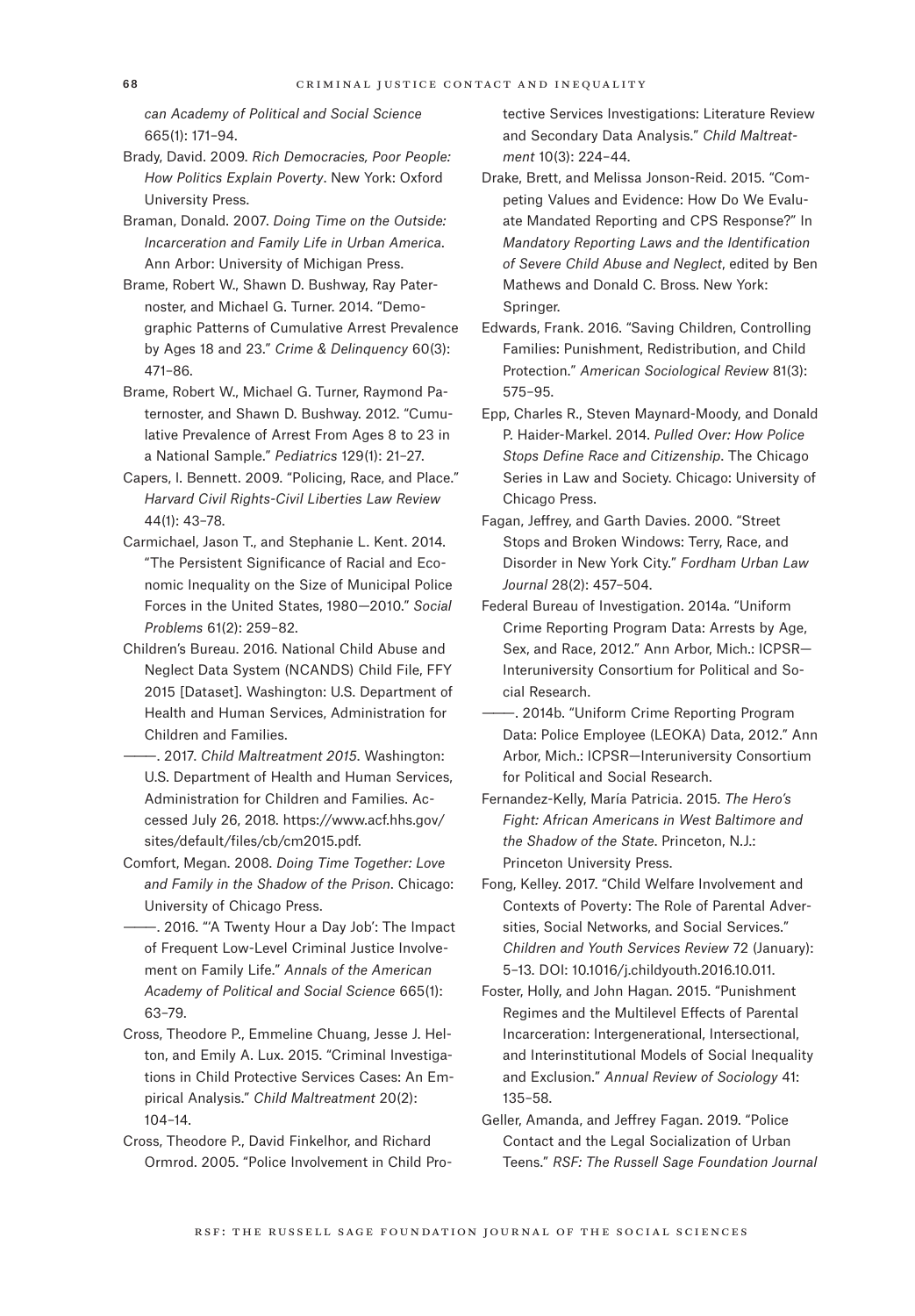*of the Social Sciences* 5(1): 26–49. DOI: 10.7758 /RSF.2019.5.1.02.

- Gelman, Andrew, Jeffrey Fagan, and Alex Kiss. 2007. "An Analysis of the New York City Police Department's 'Stop-and-Frisk' Policy in the Context of Claims of Racial Bias." *Journal of the American Statistical Association* 102(479): 813–23.
- Gilbert, Neil. 2012. "A Comparative Study of Child Welfare Systems: Abstract Orientations and Concrete Results." *Children and Youth Services Review* 34(3): 532–36.
- Gilmore, Ruth. 2007. *Golden Gulag: Prisons, Surplus, Crisis, and Opposition in Globalizing California*. Berkeley: University of California Press.
- Haney, Lynne A. 1996. "Homeboys, Babies, Men in Suits: The State and the Reproduction of Male Dominance." *American Sociological Review* 61(5): 759–78.
- ———. 2000. "Feminist State Theory: Applications to Jurisprudence, Criminology, and the Welfare State." *Annual Review of Sociology* 26: 641–66.
- ———. 2010. *Offending Women: Power, Punishment, and the Regulation of Desire*. Berkeley: University of California Press.
- Harris, Alexes. 2016. *A Pound of Flesh: Monetary Sanctions as Punishment for the Poor*. American Sociological Association's Rose Series in Sociology. New York: Russell Sage Foundation.
- Harris, Alexes, Heather Evans, and Katherine Beckett. 2011. "Courtesy Stigma and Monetary Sanctions: Toward a Socio-Cultural Theory of Punishment." *American Sociological Review* 76(2): 234–64.
- Honaker, James, and Gary King. 2010. "What to Do About Missing Values in Time Series Cross-Section Data." *American Journal of Political Science* 54(3): 561–81.
- Honaker, James, Gary King, and Matthew Blackwell. 2011. "Amelia II: A Program for Missing Data." *Journal of Statistical Software* 45(7): 1–47.
- Jacobs, Margaret D. 2014. *A Generation Removed: The Fostering and Adoption of Indigenous Children in the Postwar World*. Lincoln: University of Nebraska Press.
- Kim, Hyunil, Christopher Wildeman, Melissa Jonson-Reid, and Brett Drake. 2016. "Lifetime Prevalence of Investigating Child Maltreatment Among US Children." *American Journal of Public Health* 107(2): 274–80.
- Krase, Kathryn S., and Tobi A. DeLong-Hamilton.

2015. "Comparing Reports of Suspected Child Maltreatment in States with and Without Universal Mandated Reporting." *Children and Youth Services Review* 50 (March): 96–100.

- Lerman, Amy E., and Vesla M. Weaver. 2014. *Arresting Citizenship: The Democratic Consequences of American Crime Control*. Chicago Studies in American Politics. Chicago: University of Chicago Press.
- Lipsky, Michael. 1980. *Street-Level Bureaucracy: Dilemmas of the Individual in Public Services*. New York: Russell Sage Foundation.
- Lott, John R., and John Whitley. 2003. "Measurement Error in County-Level UCR Data." *Journal of Quantitative Criminology* 19(2):185–98.
- Lynch, James P., and John P. Jarvis. 2008. "Missing Data and Imputation in the Uniform Crime Reports and the Effects on National Estimates." *Journal of Contemporary Criminal Justice* 24(1): 69–85.
- Maltz, Michael D., and Joseph Targonski. 2002. "A Note on the Use of County-Level UCR Data." *Journal of Quantitative Criminology* 18(3): 297– 318.
- Masters, N. Tatiana, Taryn P. Lindhorst, and Marcia K. Meyers. 2014. "Jezebel at the Welfare Office: How Racialized Stereotypes of Poor Women's Reproductive Decisions and Relationships Shape Policy Implementation." *Journal of Poverty* 18(2): 109–29.
- Murakawa, Naomi, and Katherine Beckett. 2010. "The Penology of Racial Innocence: The Erasure of Racism in the Study and Practice of Punishment." *Law & Society Review* 44(3–4): 695–730.
- Nellis, Ashley. 2016. "The Color of Justice: Racial and Ethnic Disparity in State Prisons." Washington, D.C.: Sentencing Project. Accessed September 1, 2018. [https://www.sentencingproject.org](https://www.sentencingproject.org/publications/color-of-justice-racial-and-ethnic-disparity-in-state-prisons) [/publications/color-of-justice-racial-and-ethnic](https://www.sentencingproject.org/publications/color-of-justice-racial-and-ethnic-disparity-in-state-prisons) [-disparity-in-state-prisons.](https://www.sentencingproject.org/publications/color-of-justice-racial-and-ethnic-disparity-in-state-prisons)
- Perry, Barbara. 2009a. *Policing Race and Place in Indian Country: Over-and Underenforcement*. Lanham, Md.: Lexington Books.
- -. 2009b. "Impacts of Disparate Policing in Indian Country." *Policing and Society* 19(3): 263– 81.
- Raz, Mical. 2017. "Unintended Consequences of Expanded Mandatory Reporting Laws." *Pediatrics* 139(4) (April): e20163511.
- Rios, Victor M. 2011. *Punished: Policing the Lives of*